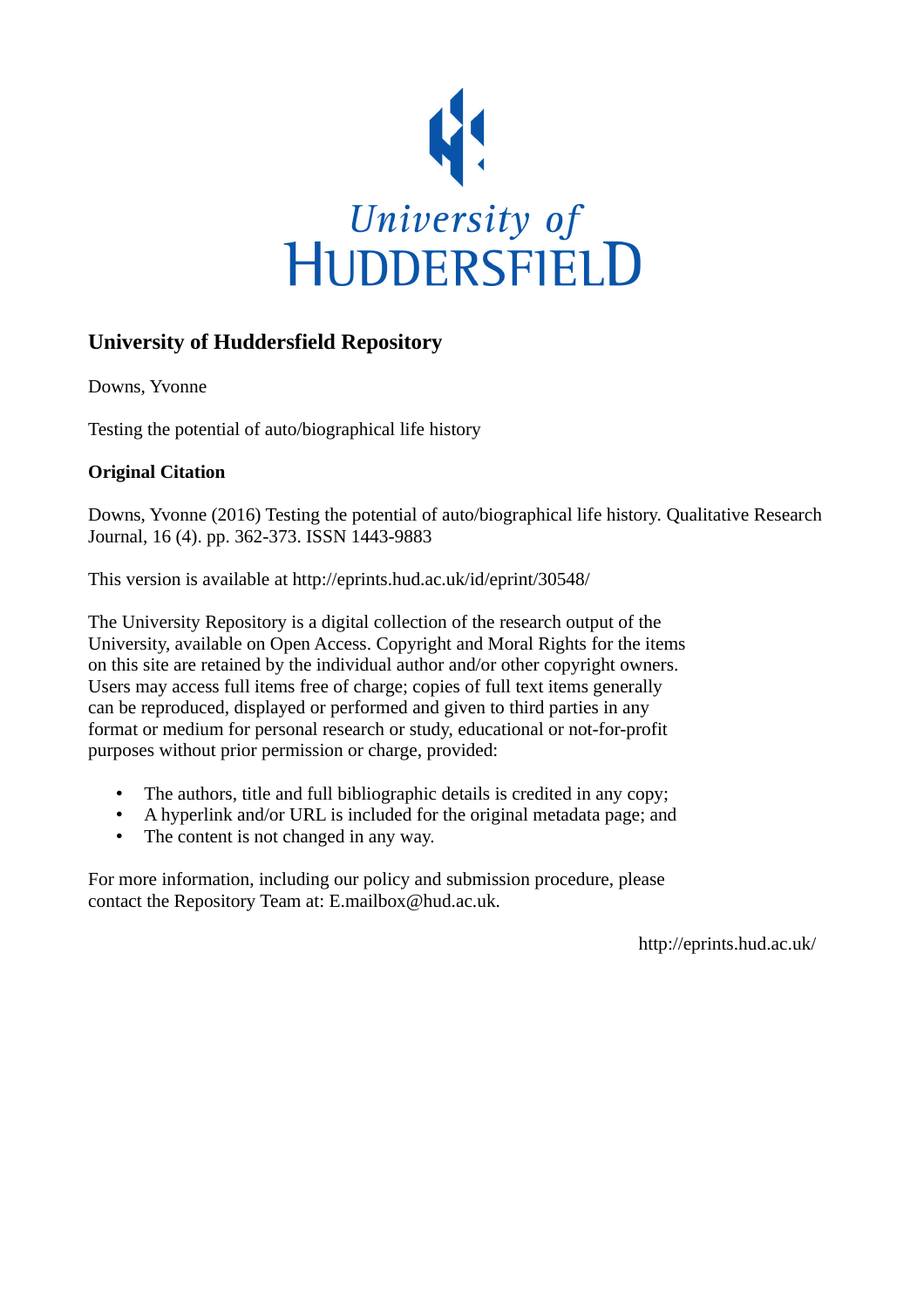**Qualitative Research Journal**



# **Testing the potential of auto/biographical life history**

|                                   | Journal: Qualitative Research Journal                                                                |
|-----------------------------------|------------------------------------------------------------------------------------------------------|
|                                   | Manuscript ID   QRJ-09-2015-0088.R1                                                                  |
| Manuscript Type:   Research Paper |                                                                                                      |
| Keywords:                         | life history, qualitative research, methodology, secondary analysis of data,<br>migration literature |
|                                   |                                                                                                      |

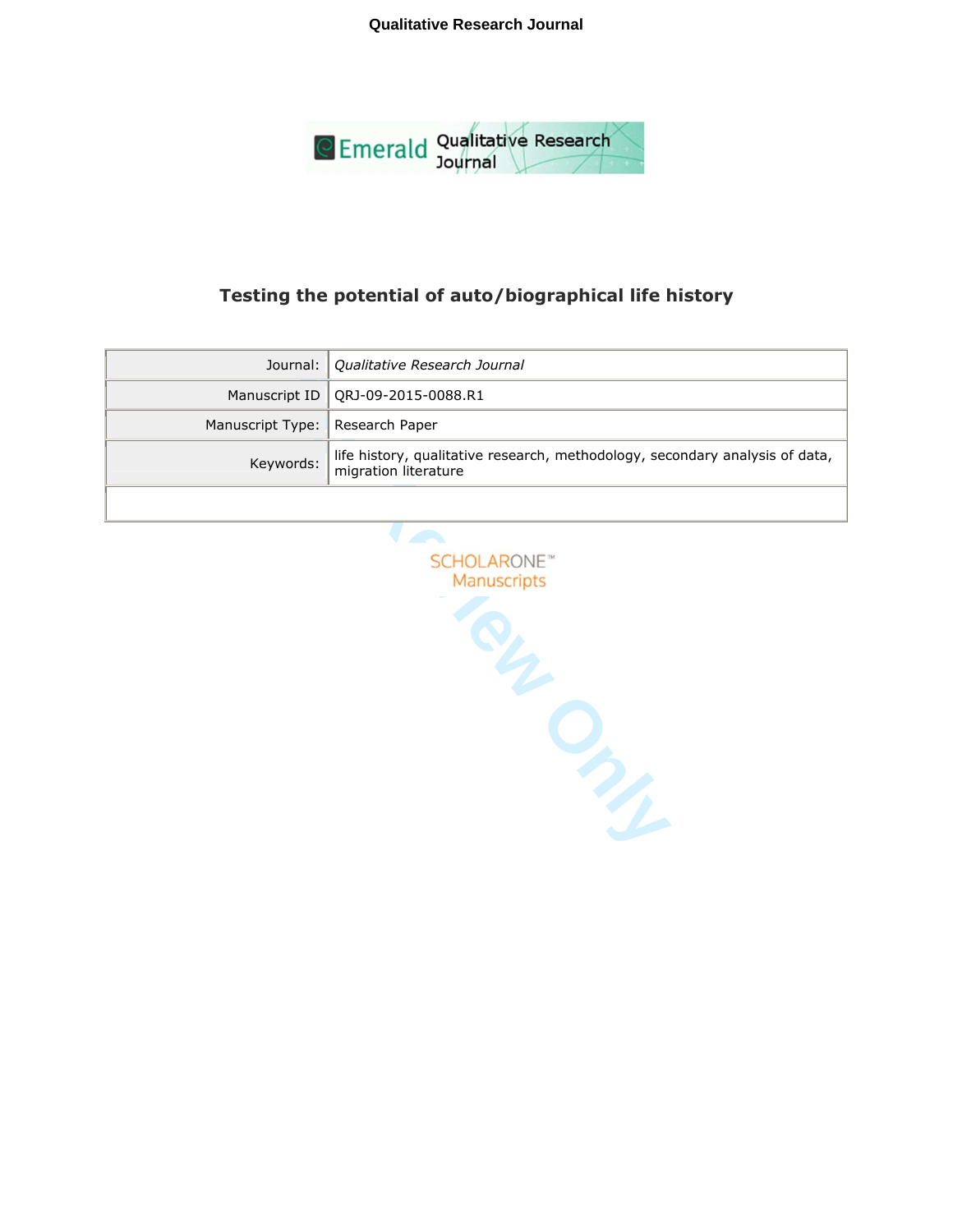## **Testing the potential of auto/biographical life history**

**Purpose:** In this paper I describe a methodological experiment designed to test the potential of an auto/biographical (Stanley, 1992) **life history**. Could it serve a purpose for which it was not originally intended? Specifically, I consider the extent to which a life history articulates with the literature on migration, even though it was not written for this purpose.

**Design/methodology/approach:** I consider this issue via a series of four narrative vignettes representing the story of this experiment.

**Findings:** I found that the life history does more than articulate with the migration literature on conceptual distinction. It also animates, supplements and interrogates theories therein about the utility and futility of making distinctions. In this respect the experiment has been a success.

**Limitations:** This paper has not explicitly engaged with the ethics and politics of employing life history in ways for which it was not intended.

**Originality/value:** This paper is making a methodological contribution to the area of qualitative research and suggests that multiple analyses might perhaps make life history more attractive to funders

#### **Introduction**

If futility of making distinctions. In this respect the expert<br>paper has not explicitly engaged with the ethics and proton which it was not intended.<br>This paper is making a methodological contribution<br>and suggests that mul In this paper I describe a methodological experiment (Oakley, 1998, 2000a, 2000b) designed to test the potential of an auto/biographical (Stanley, 1992) **life history, where the slash interrupts the flow of the word and 'might have the effect of making the reader pause to consider issues of authorship and voice' (Parker 1998, p. 117)**. Could it serve a purpose for which it was not originally intended?

I consider this question via a series of four narrative vignettes which represent the story of this experiment. The first vignette provides some of the background and context that served as its impetus. Here I focus specifically on the dominance of discourses of migration that transform people into objects of fear or pity, and therefore as deserving or less deserving of support. The second vignette is the lynchpin of the paper. In it I give an account of my methodology which includes an explication of the particular life history genres to which I subscribe, paying particular attention to their antecedent informants and ethical challenges. The third takes the form of the **life history** about my parents, extracted from **another life history** about my education and its contribution to the construction of my researcher identity.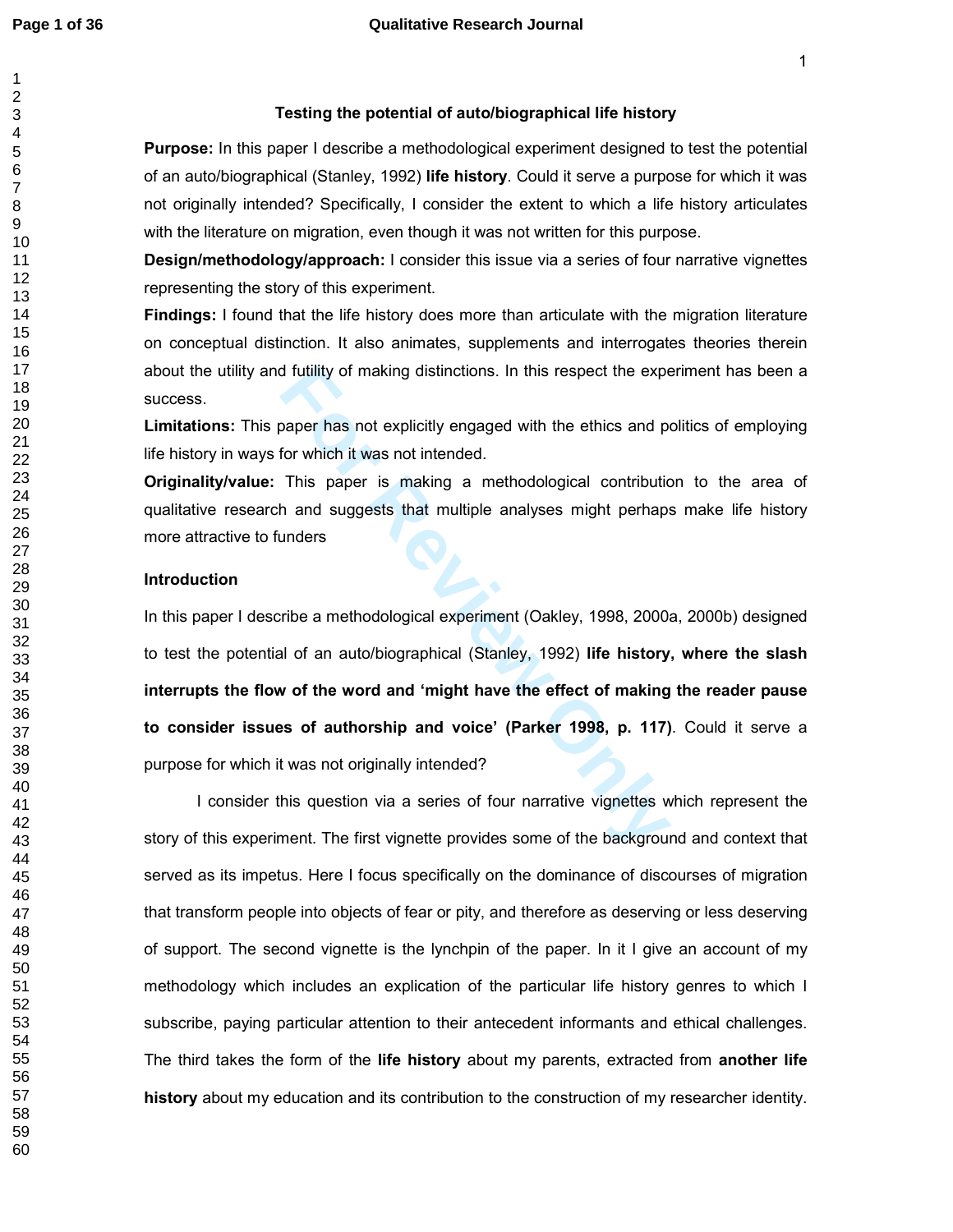My parents had come to work in the textile mills of Huddersfield after the Second World War, my mother (mam) as an economic migrant and my father (dad) as a displaced person. Although this paper is making a methodological contribution to the area of qualitative research, rather than substantive contribution to the migration literature, in the final vignette I set out how the excavated **life history** about my parents articulates with some of the writing on conceptual distinction to be found in the academic literature on migration. This serves as a **reference point and** measure of the success of the experiment.

#### **Background and context**

context<br>mmer of 2015 I became increasingly concerned about<br>ween various groups of people in the dominant discolution<br>and, as a consequence, narratives of deservedness. For<br>adopting one term over another did not address<br>nea Throughout the summer of 2015 I became increasingly concerned about the way in which differentiation between various groups of people in the dominant discourses on migration was not only describing but *producing and constructing* distinctions (Morley and Taylor, 2012; Taylor 2014) and, as a consequence, narratives of deservedness. However, I was also aware that simply adopting one term over another did not address the underpinning mechanisms of meaning attribution. For example Merriam Webster defines migration neutrally as 'to move from one country, place, or locality to another' (http://www.merriamwebster.com/dictionary/ migrate) and yet 'migrant' has now 'mutated into a pejorative term' (Rovisco, 2015). Likewise, Aljazeera's adoption of the overarching term 'refugee' when reporting on the humanitarian crisis that had developed in the Mediterranean, reinforced narratives of deservedness because it drew on stock stories (Seal 2010) and pre-figurative storylines (Goodson, 2013) which left intact the use of conceptual distinction as a weapon in political armouries.

As I considered these issues I started to connect my thinking to an unpublished story I wrote in 2006 about my educational life history, which was intended as a reflexive engagement with the assumptions I was bringing to the start of what I hoped was going to be a long career as a researcher. I had not anticipated that the influence of my parents, migrants to the UK, would be prominent in this narrative but this turned out to be the case. Because mam had been an economic migrant to the UK and dad a displaced person, I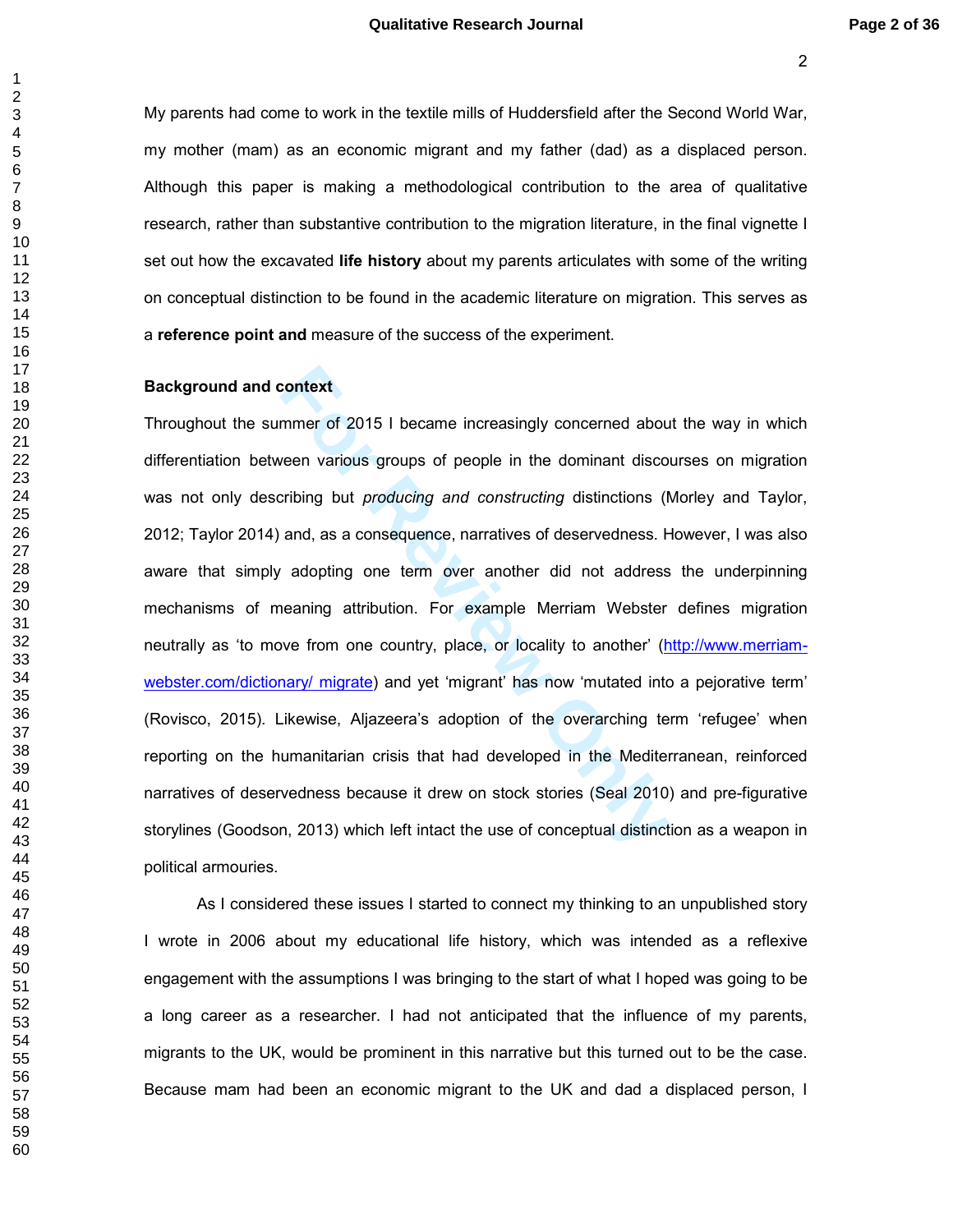#### **Page 3 of 36 Qualitative Research Journal**

wondered whether this account could contribute to understanding this distinction, despite the fact it was not conceived with this purpose in mind. I decided to test the possibility of undertaking a secondary analysis of my narrative.

# **Methodology**

Before I deal with the mechanics of constructing the life story at the heart of this paper it is important to clarify that life history is not a unified concept. **Tierney (2000)** contends that those doing life history tend to talk past each other rather than argue **(p. 539)** and, in setting out my understanding of what life history does and what it might do, I am merely elucidating my position rather than staking a privileged claim in the space of life history.

## *What do I mean by life history?*

ing of what life history does and what it might do, I am<br>han staking a privileged claim in the space of life histor<br>**For Ally ife history?**<br>istory research attends not only to the life stories<br>o to the meaning of those sto In my view life history research attends not only to the life stories of the individuals concerned, but also to the meaning of those stories in their wider historical, social, political, cultural and geographical contexts. Bertaux (1981) contends therefore that life stories may be contained in life histories but not vice versa. This creates a clear conceptual space between life history research and life story research. Goodson & Sikes (2001) maintain that 'the life story individualizes and personalizes, the life history contextualizes and politicizes' pp. 87–88). This is not to denigrate the personal story. Indeed Goodson argues that starting with the personal story is absolutely crucial and cites the persistent failure of educational reform as the result of 'ignorance or denial of personal missions and biographical mandates'. He further states that these 'seem a good place to locate our studies (and indeed our policies) not reluctantly at the end of a process, but enthusiastically at the beginning (Goodson, 2014, p. 1)'.

**Nor am I suggesting that life** *stories* **are immaculate conceptions, divorced from the contexts in which they are produced or that they are devoid of the influence of those contexts. Recas** t**ing personal stories as something other than life histories serves instead to re-configure the work that they each do and asks different questions of the role of structure and agency in a person's life**.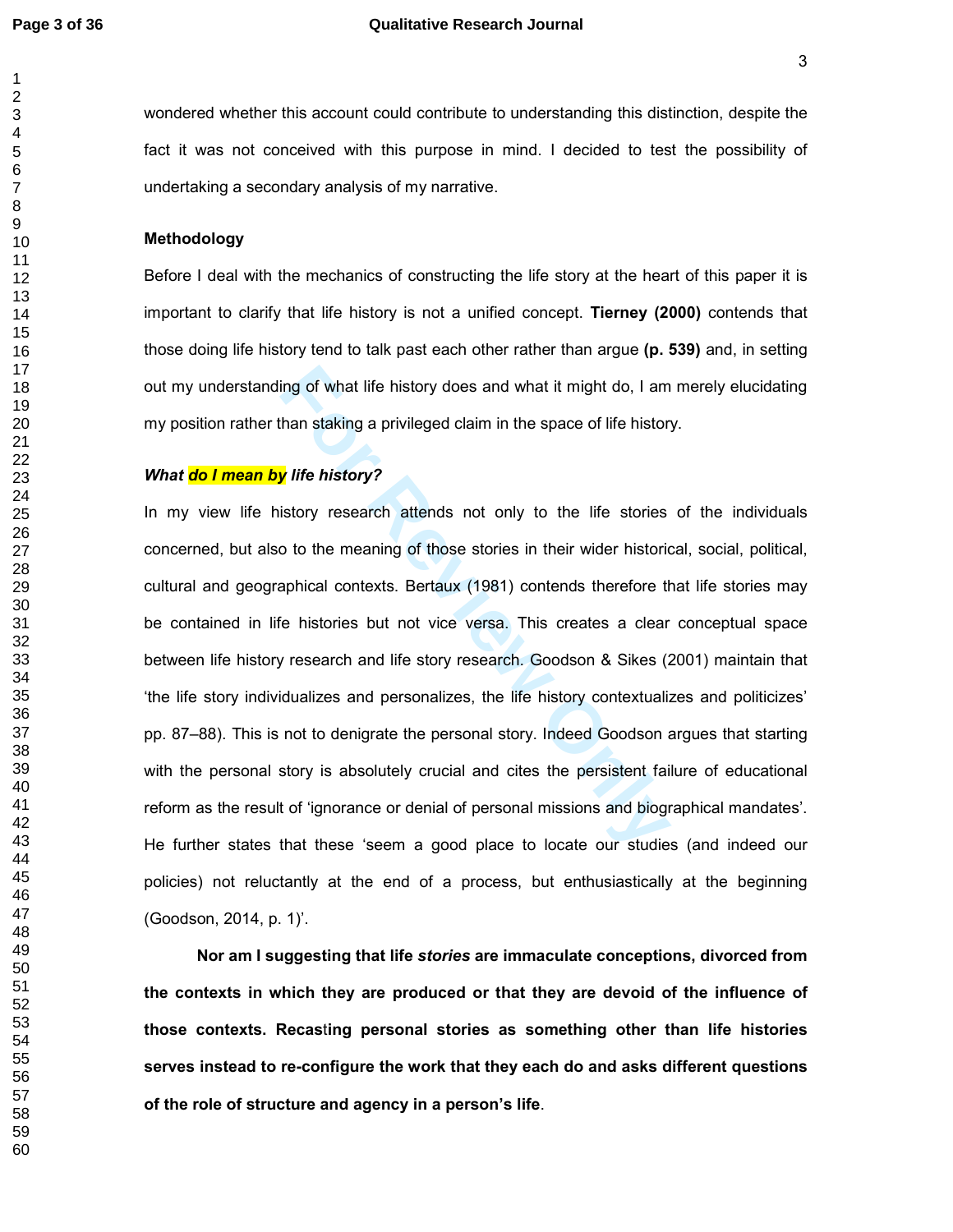#### **Qualitative Research Journal Page 4 of 36**

In this concentrated on the dynamic and relational.<br>
An constitute the 'perfect type of sociological mate<br>
p. 1832). It is significant here that one of the eal<br>
tories was of Polish peasants migrating to th<br>
here life hist **Wright Mills** (1959) provided the underpinning rationale for use of life history. He maintains that the 'sociological imagination' 'enables its possessor to understand the larger historical scene in terms of its meaning for the inner life and external career of a variety of individuals' (p.5). He also states that it 'enables us to grasp history and biography and the relations between the two within society' (p.6). If we do this we will start to understand how 'personal troubles' become 'public issues' (p.226). The sociological imagination therefore not only provides a way of researching inner life and external career. It evokes a biographyhistory-society nexus that is concentrated on the dynamic and relational. It is for this reason that life history can constitute the 'perfect type of sociological material' (Thomas and Znaniecki 1918-20, p. 1832). **It is significant here that one of the earliest sociological uses of life histories was of Polish peasants migrating to the United States, suggesting that there life history itself can be** *used* **to explore issues of migration. The question in the paper is a different one, however, in that I was concerned to test whether a life history about could be used in this way** *if that had not been its original purpose***.** 

# *Method*

My aim in revisiting the original life history narrative was of a different order to that described by Ellis (2009) who used a return to previous writings as an opportunity to question and challenge earlier versions of events in her life from the perspective of the present' (p. 12). My aim was to test how **life history** could be put to work. Once written must it be discarded? Is it applicable only to the purpose for which it was conceived? Unlike Ellis therefore I have not revised my original writing in the light of the passage of time and through the lens of the present, although there is bound to be a temporal bearing on what I have written.

In order to construct a life history of my parent's story I first isolated all passages in the original that related to my parents. I made few changes to the extracted passages, sufficient only to retain the integrity of the whole after removing passages about myself that did not contribute to my parents' story. I added more detail about the circumstances under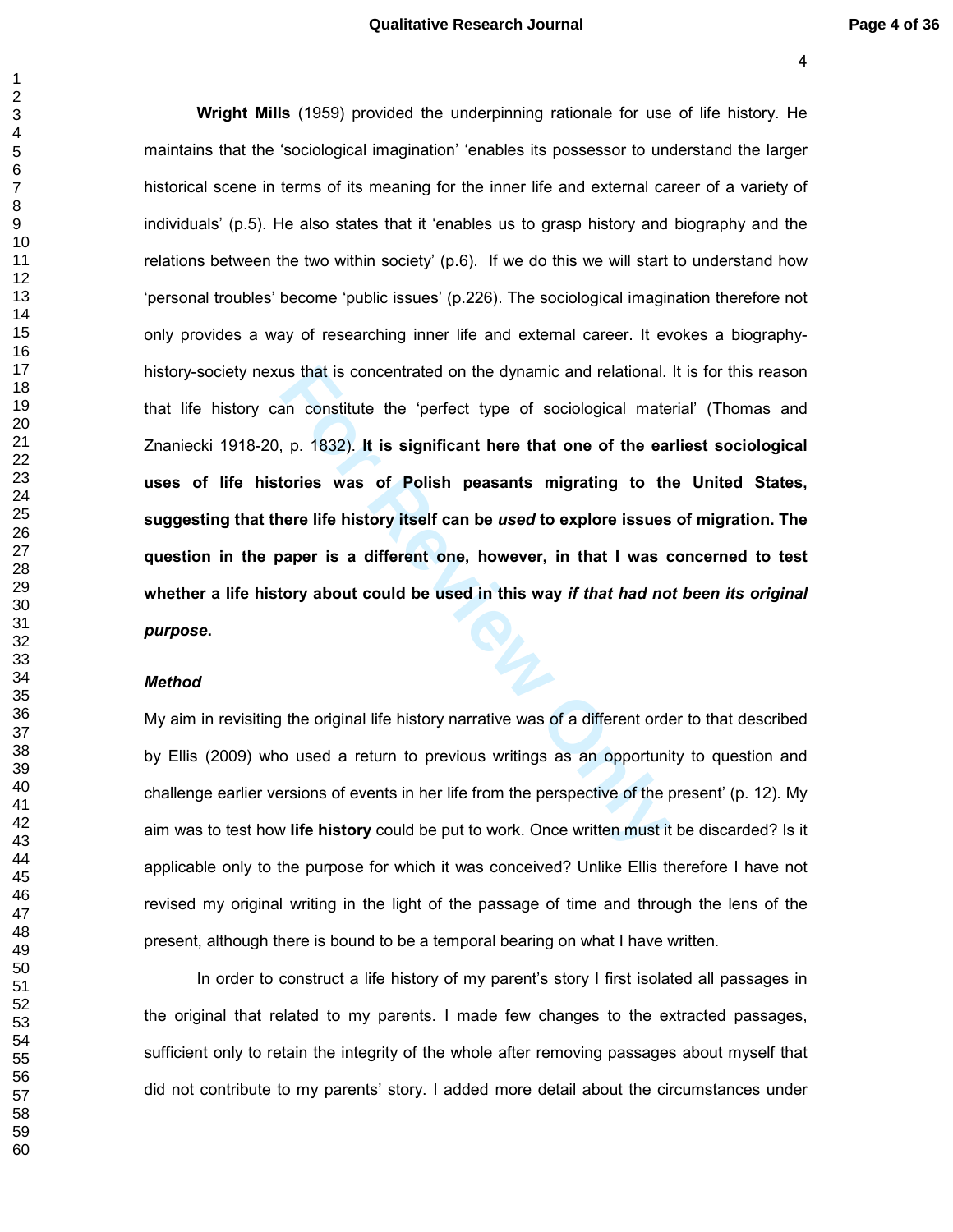$\mathbf{1}$ 

## **Page 5 of 36 Qualitative Research Journal**

which my parents came to Huddersfield but this amounted to very little and is descriptive in nature. Despite my parents both being inveterate story-tellers, they invariably presented themselves to their children as parents (Goffman, 1990). They did not consider it appropriate, or necessary, to share other aspects of themselves with their offspring. My knowledge about my parents' lives before they lived together is scant, cobbled together from bits of paper we found after they died, from eavesdropped conversations and from secrets revealed by others once they had died and it 'didn't matter'.

I then analysed the life history narrative in the light of some recent literature on the distinction between different groups of migrants and assessed to what extent it might contribute to this literature, even though it had not been conceived with this purpose in mind. The success of the experiment might be evaluated in terms of the nature and extent of its contribution to this literature

# *Ethical considerations*

Sed the life history narrative in the light of some rece<br>
1 different groups of migrants and assessed to wherature, even though it had not been conceived with the<br>
2 experiment might be evaluated in terms of the nature<br>
li The ethical ramifications of my methodology make themselves known to me through my reluctance to characterise what I am doing as 'secondary analysis of data' which is too detached a term for what I was undertaking. Sayer (2011) maintains that most people 'are sentient, *evaluative beings*: we don't just think and interact but evaluate things including the past and the future' (Sayer, 2011, p. 1, original emphasis). And yet social science has a habit of disregarding this evaluative relationship, turning instead to 'concepts such as convention, habit, discourses, socialization, reciprocity, exchange, discipline, power and a host of others' that produce 'an anodyne account of living that renders our evident concern about what we do and what happens to us incomprehensible' (Sayer 2011. p. 2).

In research terms there is no ethical reason I should not re-analyse this data. Both my parents died years ago. Their informed consent is no longer necessary. My siblings are not present in my narrative, except in a tangential way. This exclusion/omission may address some critiques of personal life writing which rightly interrogate the ethics of implicating others by association (Tolich, 2004; 2010), but it also leaves my version of my parents' story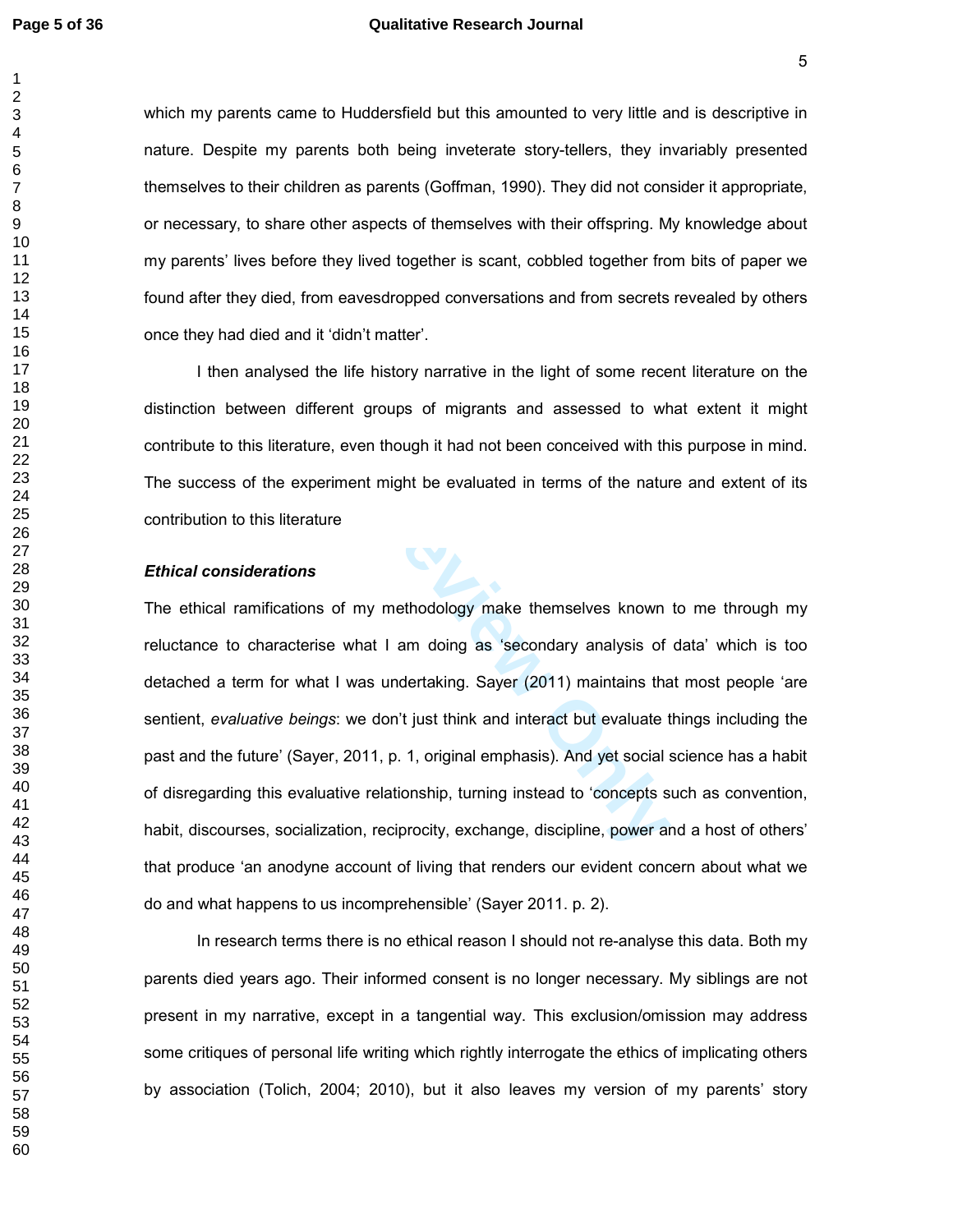untroubled by their (my siblings') interpretations. Regardless of how institutional ethics would view my methodology, I would say it raises trenchant moral issues. It is not simply as Kuhn (2002) summarises, that 'memory never provides access to or represents the past 'as it was" and that 'the activity of remembering is far from neutral' (p.157). Nor is it that remembering my parents is still both painful and comforting. Nor is it that I find it difficult to achieve critical distance from something to which I am so emotionally attached. The reason/emotion dichotomy makes little sense to me, and Sayer (2011) contends that it is only one of a number of conceits of eighteenth century thinking, despites its orthodox status, Conversely, Nussbaum's (2001) view of emotions as 'upheavals of thought' does resonate with my experiences.

of eighteenth century thinking, despites its orthodox s<br> **For Proference Allength** of thought<br> **For Proference Allengthands** of thought<br> **For Proference Allengthands**<br> **For Proference Allengthands**<br> **For Proference Allengt** Remembering my parents *is*, an 'almost visceral engagement' (Kuhn 2002, p.155), but the reason it evokes concerns of a moral nature is due in no small part to my selfidentification as a 'feminist researcher'. **I mean a number of things by this, but my guiding principles are derived from Bhavnani's (1993) engagement with Haraway's (1988) discussion of what 'feminist objectivity' might mean.** Among **these principles** is a responsibility not to re-inscribe people into prevailing representations. But at the same time it comprises a commitment not to valorise or romanticise them (Bhavnani, 1993). It also involves cognizance of the macro political settings in which research is conducted, which is in tune with life history methodology in which both story and context share primacy. However, most trenchant of all is Skeggs' (2002) criticism that the 'techniques of telling also rely on accruing the stories of others in order to make them property for oneself' (p. 349). It sometimes seems that academic labour entails a choice between being a good researcher, *or* a good daughter, *or* a good feminist.

#### **Have you heard the one about the economic migrant and a displaced person?**

My trust in stories to explain as well as describe (Goodson, 2013, 2014) is due in no small part to my parents. Their lives could be storied in two halves – before and after the Second World War, before and after they settled in Huddersfield. I saw them living their efforts to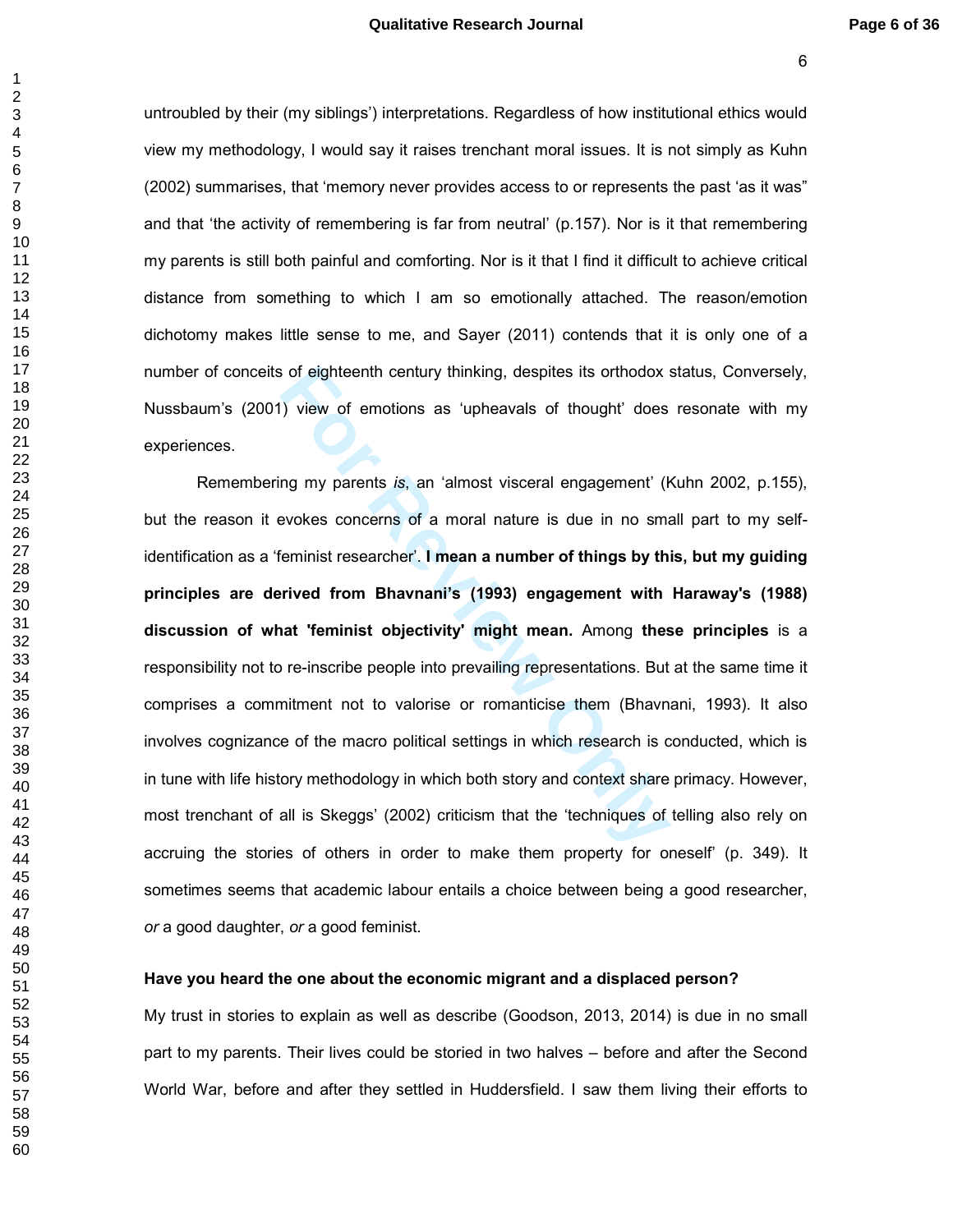# **Page 7 of 36 Qualitative Research Journal**

maintain a coherent sense of their own selves and their own identities in the context of that brutal rupture.

I do not have the authority to tell my parents' stories and yet without theirs mine is meaningless. So the appropriation of their stories speaks volumes about my own education journey. I tell their stories to strangers when they insisted on keeping them private, sometimes within their immediate family, but often just between themselves. With the passage of time I don't keep these stories quiet because I think they contribute to a 'greater good', but I would not deny the moral issues re-telling them raises.

not deny the moral issues re-telling them raises.<br> **For Review Solution** and approach to research have the ly feel for my parents as people (I judge them more h<br>
mes consciously, sometimes not, as historical beings w<br>
whic My thoughts and feelings about and approach to research have their heart in the love and respect I deeply feel for my parents as people (I judge them more harshly as parents). They lived, sometimes consciously, sometimes not, as historical beings within the structures and institutions in which they found themselves. I agree with **Wright Mills** that 'the larger institutions within which life is enacted... on occasion bear upon it more grievously than do the intimate environments of childhood' (1959, p.12) and being born to these people at this time, in those circumstances conspired to make 'the family' both a refuge and a prison and the site of most of the fundamental things I learned about the world. It is by far the most significant contribution to my educational story. So I have to tell this story, I have to own what Redwood (2008) calls the violence it does. And my parents would be both angry and proud that I relate what they would have supressed. It is a privilege of the education they both highly prized and summarily dismissed. 'Letters after your name' elicited both reverence and disdain – such a person, though obviously 'a highly intelligent fellow (sic)' had clearly 'never done a day's work in their lives'.

The Second World War, with my parents acting as a conduit, is the historical event within which I have to contextualise my life. This is not to imply determinism. Conversations with my siblings highlight that we all focused on quite different things and processed and interpreted our observations in different ways. But we were all 'the children of immigrants' regardless of how we then came to deal with that. And we all still occupy that postmodern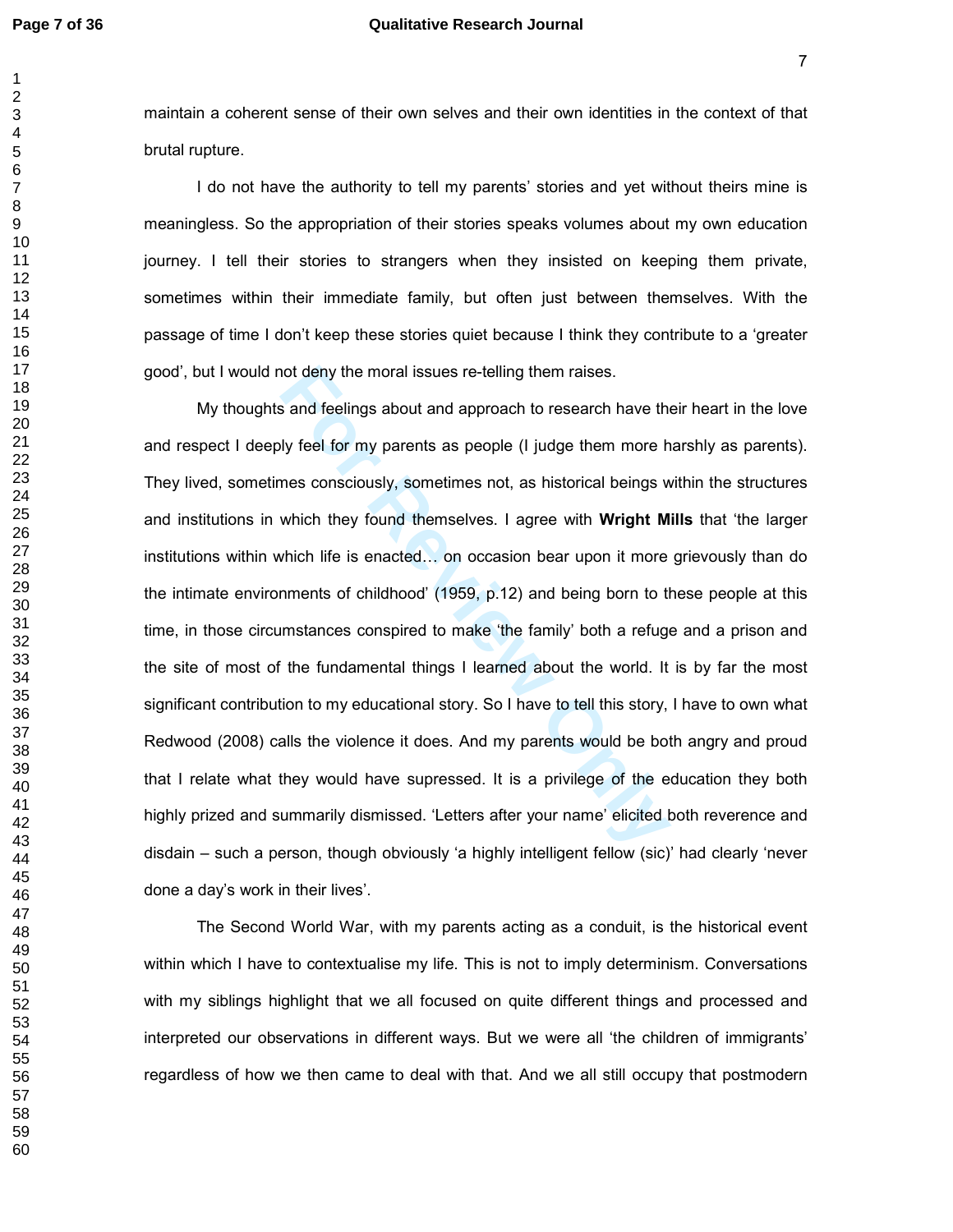phenomenon of the 'liminal space' and have trouble with monolithic and static identities reflecting national and ethnic oscillations and mediations personified in my parents.

gland instead of being forcibly 'repatriated' (Tolstoy, 19<br>ersfield to work in the mills. His parents had been peas<br>I with taking the goats up to the high mountain pa<br>r days, sometimes weeks according to his own accou<br>ing Dad was an ethnic Serb from Croatia. He came to England as a 'displaced person' at the end of the 1940s. He could speak English well enough to have been employed as a teacher/interpreter when he first arrived, although where he learned the language is a mystery because I know he received only a primary education, leaving school at eleven. Likewise I am unaware of the circumstances that meant he, his father and two brothers were able to come to England instead of being forcibly 'repatriated' (Tolstoy, 1986). I do know why dad came to Huddersfield to work in the mills. His parents had been peasant farmers and he had been charged with taking the goats up to the high mountain pastures in summer, remaining there for days, sometimes weeks according to his own accounts. It produced in him a lifetime loathing of the countryside. Dad was sociable and not made for the isolation of village life in rural Croatia. He enjoyed the camaraderie of the mills and, perhaps inured by his childhood experiences, could tolerate the heat, noise and dust, something I could not on the rare occasions I went to see him at work. Dad became a 'naturalised' British citizen before I was born. He went to church. Although it was a long haul he bought a house and he sent money to family in Croatia and Serbia. His only regret about leaving his village and coming to England was that he did not see his mother again, having left his village aged sixteen.

Mam was an economic migrant. She had two children aged seven and eight at the time and 'no man to support' her. Food, let alone work or money, was scarce in post-war, land-locked Austria and she arrived in Huddersfield in 1953, aged twenty-seven, to work as a mender in the textile industry. England was an obvious destination for mam. She had attended the equivalent of grammar school in Austria and spoke English to a good standard, and there was a shortage of workers to fuel the post-war economic recovery. I still have a group of friends I went to grammar school with. Of the seven of us, five had mothers who were menders in the textile industry. So this was a major source of employment for working class women at the time.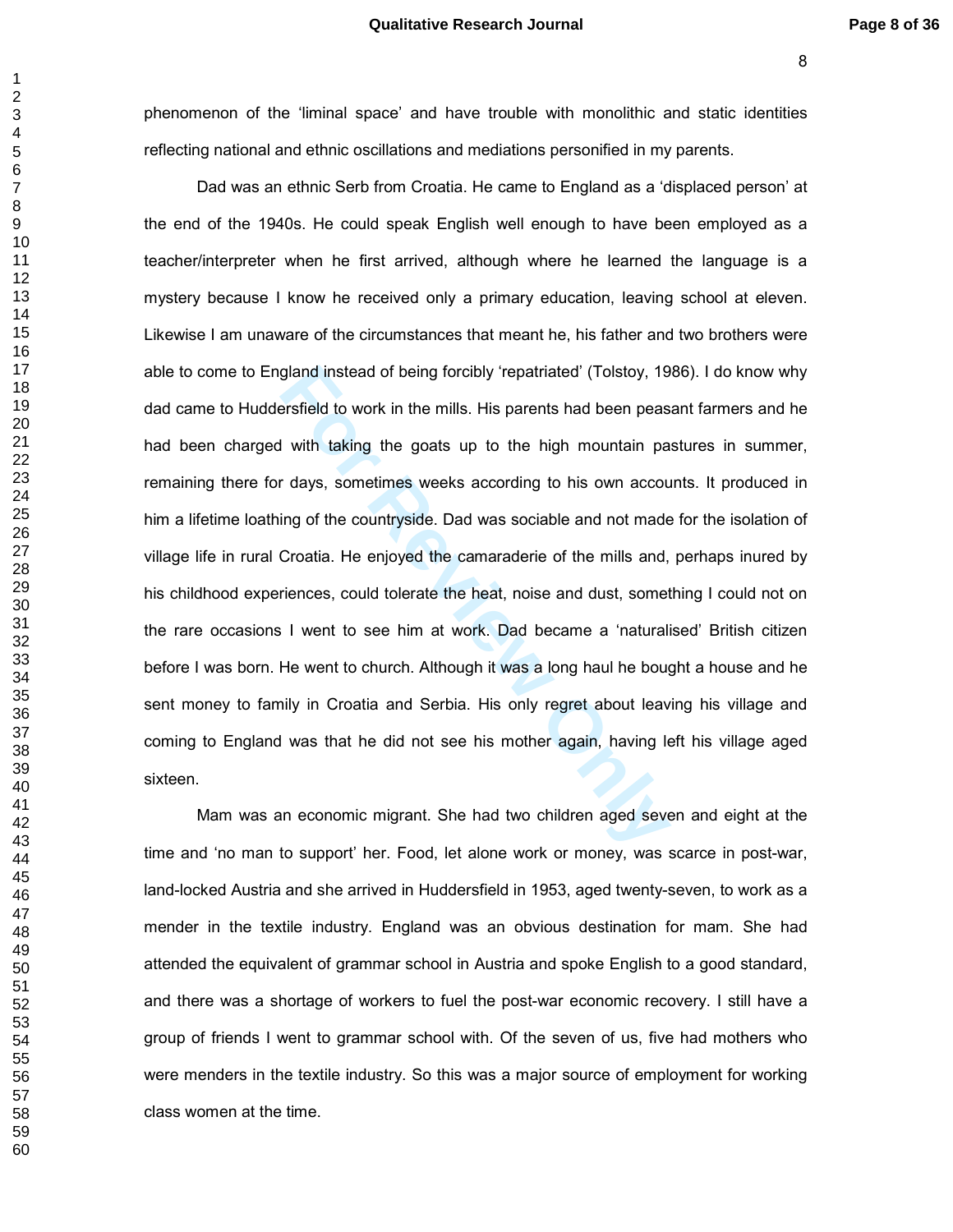$\mathbf{1}$ 

# **Page 9 of 36 Qualitative Research Journal**

Helping Britain out of a hole was not so much on mam's mind, however. She was helping her own family out of its own hole. Her mender's wages supported herself, her mother, her younger brother and her two children. I suspect the start of her problematic relationship with food can be traced here and she mentioned often that sometimes she would not eat from one day to the next. Mam enjoyed the work she did, she was proud that it was a 'skilled job' and that she could earn more than dad did as a warper. Mending was exclusively 'women's work', reflecting the gendered belief that women's 'natural' manual dexterity made them suitable for the painstakingly fine work entailed in rectifying the often tiny imperfections that occur in the production of 'pieces' of fine woollen worsted cloth.

ie painstakingly fine work entailed in rectifying the ofter<br>oduction of 'pieces' of fine woollen worsted cloth.<br>Fred as an 'alien' under the Aliens Order of 1920, which<br>the local police station. The last entry in her Certi Mam registered as an 'alien' under the Aliens Order of 1920, which meant she had to regularly report to the local police station. The last entry in her Certificate of Registration is October 1959, after I was born. So I can legitimately claim that one of my parents at least was an alien, something for which I am inordinately grateful (hooks, 2000). When her mother died she brought her children and brother to England and they moved in with dad (would they have stayed together otherwise?). I didn't know that my parents hadn't married until 1974, when I was fifteen, until I went through papers after they died and found a marriage certificate. I also found a booking for the register office dated September 1959, just a couple of months after I was born, but I will never know why they didn't keep the appointment, nor why they finally decided to marry after all. Rubin's (1972/1992) research on working class families in the US and Steedman's (2000) on the Poor Laws in England set out why it was in some cases vital to stay quiet. Their relationship was by turns volatile and moribund and their frequent arguments re-enacted, often explicitly, the Serbian struggles (dad) against Austro-Hungarian imperialism (mam).

My mother never became a British citizen and her children had 'dual nationality' but she tried her very best to make sure we fitted in as English, even though she wanted us to be Austrian. Dad took it for granted that we would be part of a Serbian cultural tradition even though he was exceedingly proud of his British citizenship and relieved that he was working in a textile mill instead of being a farmer, which would have been his lot had he not been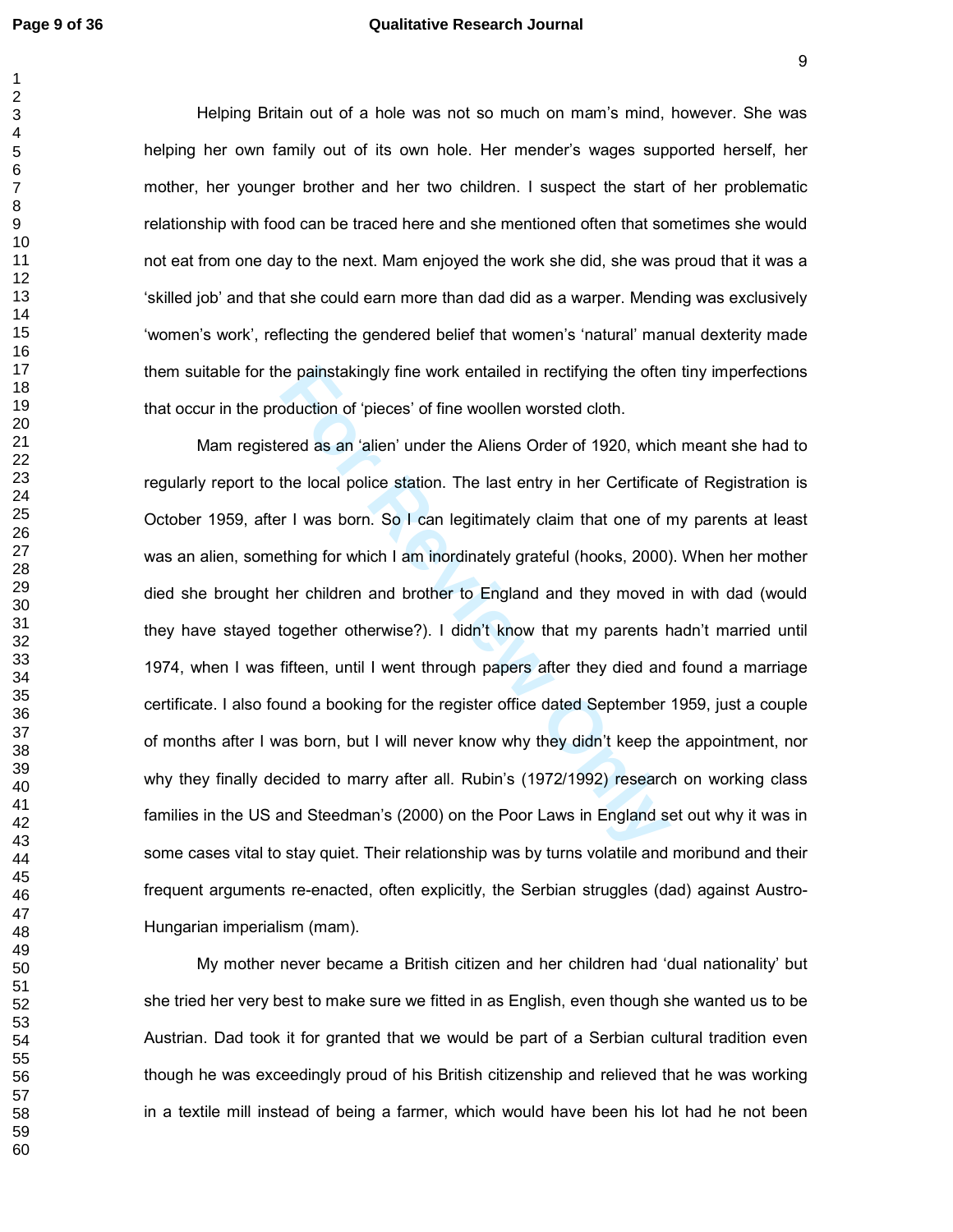displaced. He had not factored in mam's fierce opposition. He persisted for a while but by the time I went to grammar school and could make my own choices the path of least resistance was taken until our connection with our Serbian heritage was all but forgotten. However, for reasons I little understand, when I had children it became a matter of some importance that they were christened in a Serbian Orthodox church. All the 'third generation' cousins have gone on to engage with their Serbian identity to a far greater degree than I or my siblings did, a difficult undertaking for them in the light of the recent history of the former Yugoslavia.

This does not mean I felt 'English'. I did not identify with those boisterous, noisy confident children at primary school. I knew nothing of their games and nursery rhymes – and they knew nothing of mine. Our prayers were said in Serbo-Croat and German. I had never sung a hymn. One year we learned Silent Night in German for a carol concert – I didn't tell that I already knew it.

not mean I felt 'English'. I did not identify with those<br>at primary school. I knew nothing of their games and<br>hing of mine. Our prayers were said in Serbo-Croat a<br>i. One year we learned Silent Night in German for a car<br>new I was always aware that my parents were 'different' and their children were 'different' by association. Dark-skinned ('dusky', as one, short-lived, boyfriend pointed out), dark-haired apart from my youngest sister who took after mam, we were a larger than average family who ate 'foreign' food in cramped conditions, a shifting population of never less than six people in a house with two bedrooms, making sporadic and incoherent attempts to fit in. A few years ago I read Alan Bennett's (2005) story of his parents and I was struck by the similarities (Bennett calls his mother mam as well). I wondered then how significant their 'foreign-ness' was to their difference.

Despite her attempts at 'normalising' the family, mam was all too aware of the futility of trying to fit in. The pendulum regularly swung back and we would be exhorted to 'keep ourselves to ourselves'. For many years I felt frustrated by the energy it took to dissemble and I often blamed mam for her controlling ways. Later, reading about how families would come to be known as poor and would attract the attentions of the state once they could no longer keep their stories to themselves (Vincent 1991) I better understood the double bind of being poor. Tell your story and risk losing control of your life, or succumb to secrecy. I feel extremely sorry now for blaming my mother and I am fully in agreement with Reay (2005)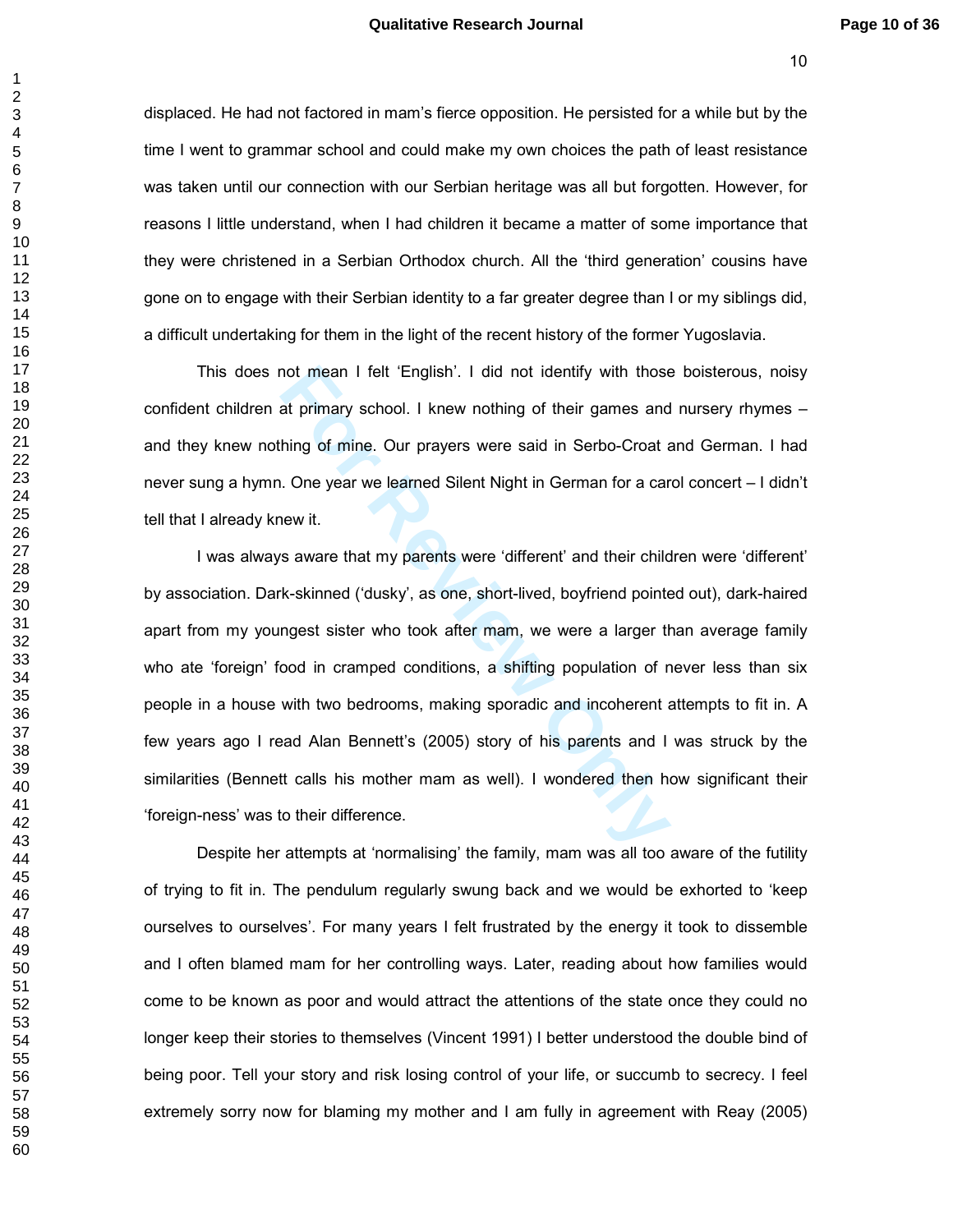# **Page 11 of 36 Qualitative Research Journal**

and Walkerdine, Lucey and Melody (2001) that class is felt in psychic as well as structural ways and with Andrew Sayer (2005) that it also has moral significance. More recently still, I wonder if mam's anxiety was also to do with her status as an Austrian national.

#### **Discusson: My parents' story and the academic literature on migration**

Initially I planned to identify themes in the literature and<br>ate the extent and nature of its contribution to this literate<br>he extant literature was not conducive to this process<br>lysis, starting with motifs, that I identif The experiment began proper when I set out to ascertain whether, and if so how, the excavated life history account about my parents articulated with the academic literature on migration. This would then inform my evaluation of, and provide a measure for, the success of the experiment. Initially I planned to identify themes in the literature and then return to the life history to evaluate the extent and nature of its contribution to this literature. However, the size and range of the extant literature was not conducive to this process and I reversed the direction of my analysis, starting with motifs, that I identified in the **life history** and looking for their articulation in the migration literature. I also limited myself to writings on conceptual distinction because, firstly, the debate was topical (Papadopoulos, 2015; Rovisco, 2015; Taylor, 2015), but secondly because the issue of conceptual distinction between groups of migrating peoples is an overarching one, embedded in the problem of how to theorise migration itself (Castles, 2010; Feller, 2005; Koser and Martin 2011).

It was not the case therefore that I approached the literature in innocence. On my own analysis my parents' story indicated the futility of making distinctions and highlighted the complexity of meaning contained within particular terminologies. But it is worth noting that the issues I identified are located across a range of fields such as migration studies, citizenship studies and refugee studies and within particular disciplines, primarily sociology (Castles, 2003, 2010), history (Long, 2013), law (Karatani, 2005) and philosophy (Shacknove, 1985), where they tend to be treated in different ways (Brettel and Hollifield, 2009). Therefore I was not aiming for meta-analysis, but to determine whether the motifs in my parents' story had been taken up anywhere in the literature and whether they added to or refined any of the analyses across this range of writings.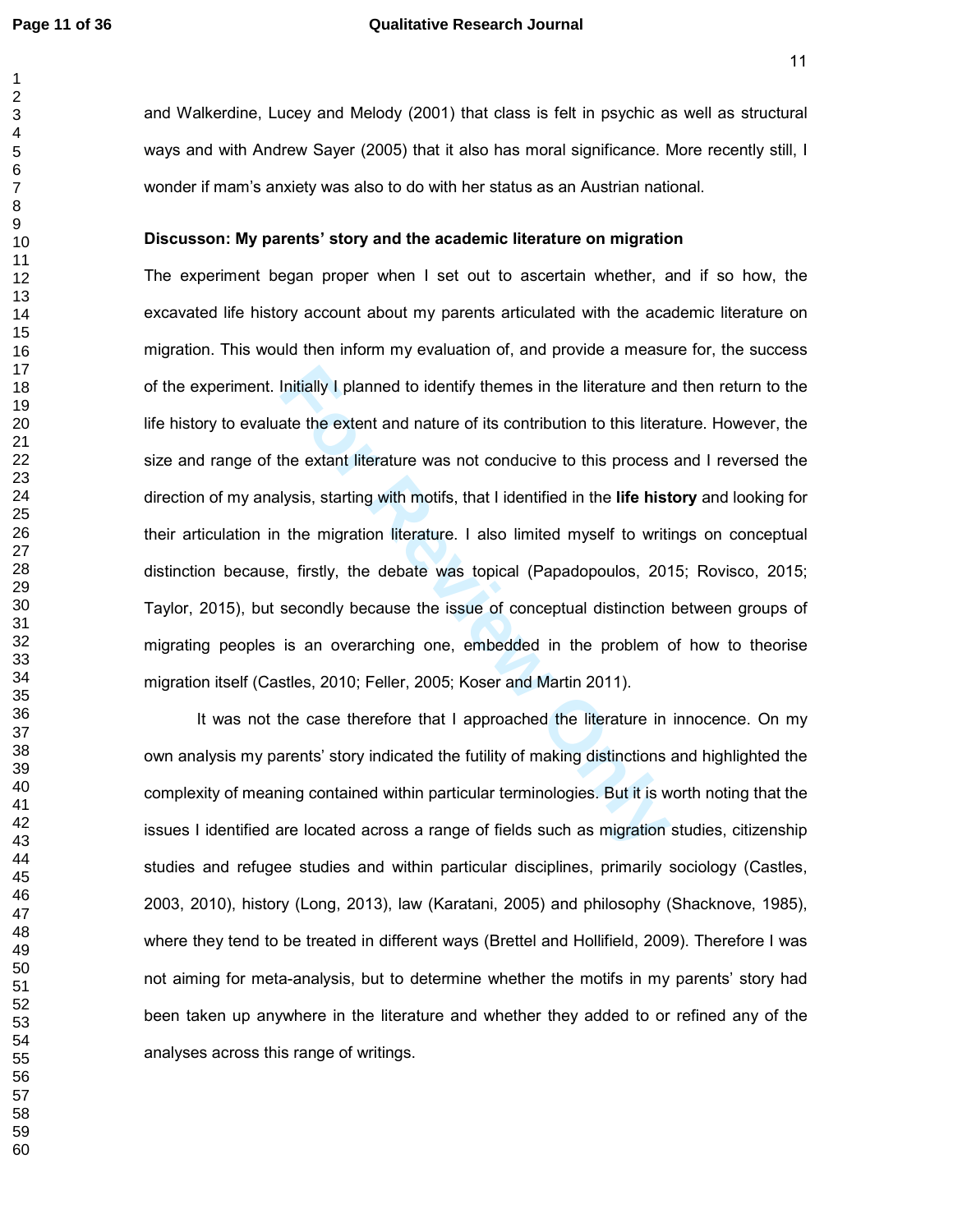#### **Qualitative Research Journal Page 12 of 36**

t the argument is generally applicable, that distinction<br>
e status of refugees in law. Hathaway's arguments ha<br>
(Cohen, 2007; DeWind, 2007; Bakewell, 2011). In te<br>
o comprehend how the law protected or exposed my<br>
my mothe The first motif I sought in the literature was whether there was a prevalent view on the possibility (and wisdom) of distinguishing between economic migrants and displaced persons or refugees. In general most arguments supported Long (2013) who states that the weight of empirical and historical evidence, among which I also include my parents' story, falls in favour of the erasure of distinctions between different types of migration. The second motif I looked for were reasons why it might be necessary to make distinctions. Hathaway (2007) for example argues in respect of the distinction between refugees and internally displaced peoples (IDPs), but the argument is generally applicable, that distinctions are necessary in order to protect the status of refugees in law. Hathaway's arguments have, however, been robustly countered (Cohen, 2007; DeWind, 2007; Bakewell, 2011). In terms of my parents' story it is difficult to comprehend how the law protected or exposed my father to a greater degree than it did my mother. They each in their own way used the law as a shelter and saw it as a threat. Because dad was naturalised he was probably afforded greater protection than mam. But he rarely left Huddersfield, let alone the UK, and he never returned to what was then Yugoslavia. His efforts to maintain his Serbian-ness were realised instead in his commitment to his church, his weekly meetings with his brothers and his friends, and in a myriad other cultural and social activities in which he tried, ultimately in vain, to involve us. His efforts set him on a collision course with mam, whose protection in the face of the law she vested in her children. But again this played out in nuanced ways. We had Austrian nationality as well as British, but she was genuinely anxious that nothing we said or did outside the domain of the family home should mark us out as 'different'.

The third motif I looked for was the notion of deservedness. The question I was asking of the story was whether mam, as an economic migrant, was less deserving of being in England than dad as a displaced person. On my reading, my parents' life history reflected not only the challenge of answering this question but also the difficulty of defining the criteria for evaluating deservedness. Although mam was an economic migrant, a category currently at the 'undeserving' end of the spectrum, Austrians were starving after the war and she had four people to support financially. The issue of repatriation renders the issue more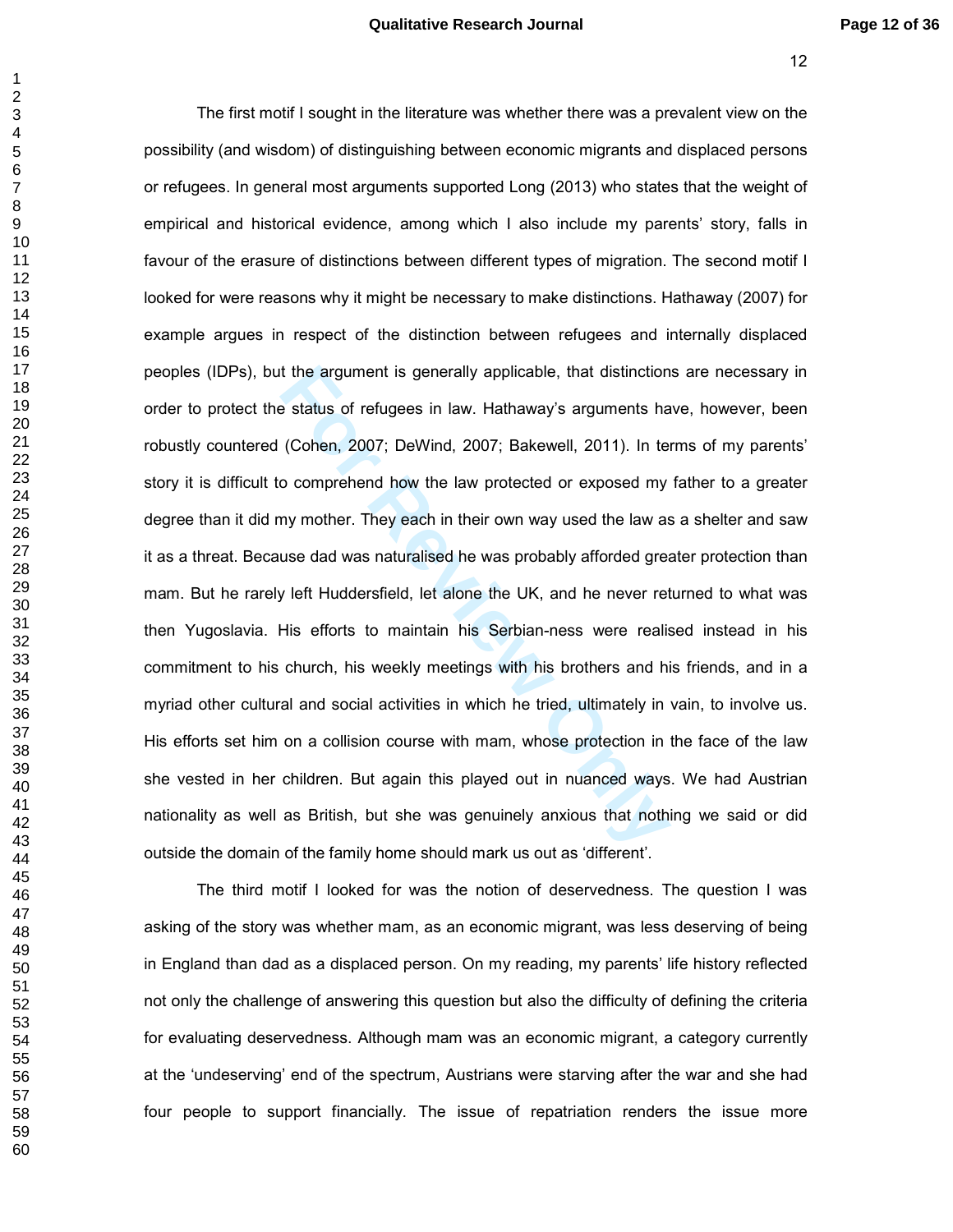#### **Page 13 of 36 Qualitative Research Journal**

  straightforward for dad because a return 'home' would almost certainly have meant death, but it is important to understand that my father did not articulate his coming to England in these terms. For example, he told me once that the reason he did not go to the USA was simply that applications to the UK were being processed more quickly. Moreover, dad, even as a displaced person had a degree of choice and freedom from responsibility that was not salient in mam's case. As both my parents also worked equally as long and conscientiously in an industry that was short of labour it might be said that my parents' story, rather than providing a definitive answer to the question of deservedness, serves to highlight the fact that, at the very least, it is not a monolithic construction.

ist, it is not a monolithic construction.<br>
Servedness is also a theme in the migration literature<br>
servedness is also a theme in the migration literature<br>
its historical contingency, foregrounding the way in w<br>
time. Howev Defining deservedness is also a theme in the migration literature. Long (2013), for example, highlights its historical contingency, foregrounding the way in which its meaning is liable to shifts over time. However, she also maintains that the 'tangled history of refugee and migrant identities' has been neglected (2013, p. 4), and she alludes to the 'ahistoricism' of migration studies. By attending to how and why refugee as a distinct category was *constructed* (p.6, emphasis added), 'not least to avoid any assumption that it represents the "natural" or "obvious" conclusion of earlier debates' (p.6), she foregrounds 'the fluid and changing understandings of poverty, persecution and protection that international policymakers employed in developing regimes to govern both refugees and migrants during the inter-war period' (p.6). She contends that this led to the separation of refugee and migrant identities, despite the fact that research 'findings have shown persuasively that "refugee" and "migrant" flows are often interconnected with communities, families and even individuals shifting between these different policy categories'.

The notion of deservedness is to my mind entangled in ideas about agency, which was the fourth motif I looked for in the literature. In practice, the interplay of agency with structural factors often creates a theoretical 'impasse' in migration theory (Bakewell, 2010). My parents' stories, conversely, serve to *animate* theory based on the dynamics of structure and agency. For example, the nature of mam's migration was further complicated by the fact she was from Austria, an 'enemy' of the UK. This may have accounted to some extent for her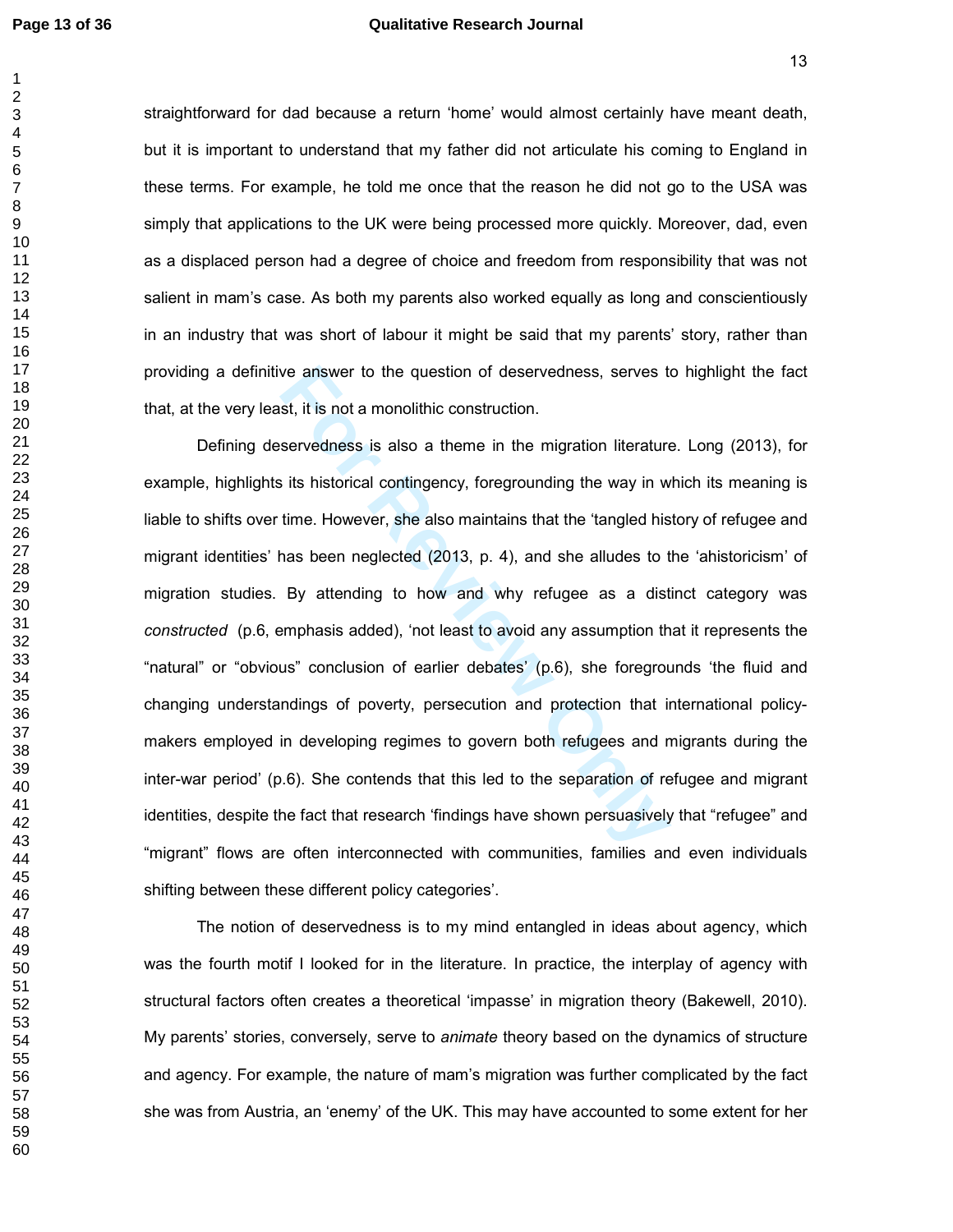reluctance to become involved in any activities outside the home that might draw attention to our connection to this fact, and why I did not reveal that I could sing Silent Night in German. Nevertheless it was the early 1970s before she could stop painting over the swastikas that would appear on our gate posts. However, she spoke good English and the UK was short of workers; workers, moreover, who could do 'women's work'. England was therefore an obvious choice for her. Her decision was also mediated through her embodied-ness, as the most able of the four other members of her Austrian family.

this life history resonated particularly with Bakewell's (<br>
ually unpack the terms refugee, migrant and IDP has le<br>
19 grips with what these terms actually mean. Hen<br>
1 different groups is unproductive (p. 14). He argues t I found that this life history resonated particularly with Bakewell's (2011) analysis that a failure to conceptually unpack the terms refugee, migrant and IDP has led to confusion and a failure to get to grips with what these terms actually mean. Hence any attempt to distinguish between different groups is unproductive (p. 14). He argues that these terms can be 'used in at least three different senses - as a process, condition or category' (p. 19). He goes on to state that 'While it may be correct to say that refugees are not migrants (seen as categories), this does not mean refugees cannot become migrants (as a condition) or that displacement cannot be usefully analysed as a form of migration (as a process)' (p.25). In short the distinctions to be made are not among categories but in the mechanisms of categorisation itself. Moreover, the relationships between each of these senses of the word are not static and indicate the historical dynamic between the changing meaning of the category 'refugee' and processes of migration for example (Elie, 2010).

#### **Conclusion**

The account presented here can give only a flavour of the lengthy process I undertook in testing my/parents' **life history**. Nevertheless it does support my conclusion that my/parents' story does more than articulate with the migration literature on conceptual distinction. It also animates, supplements and interrogates theories therein about the utility and futility of distinguishing between migrants and refugees. In this respect the experiment has been a success.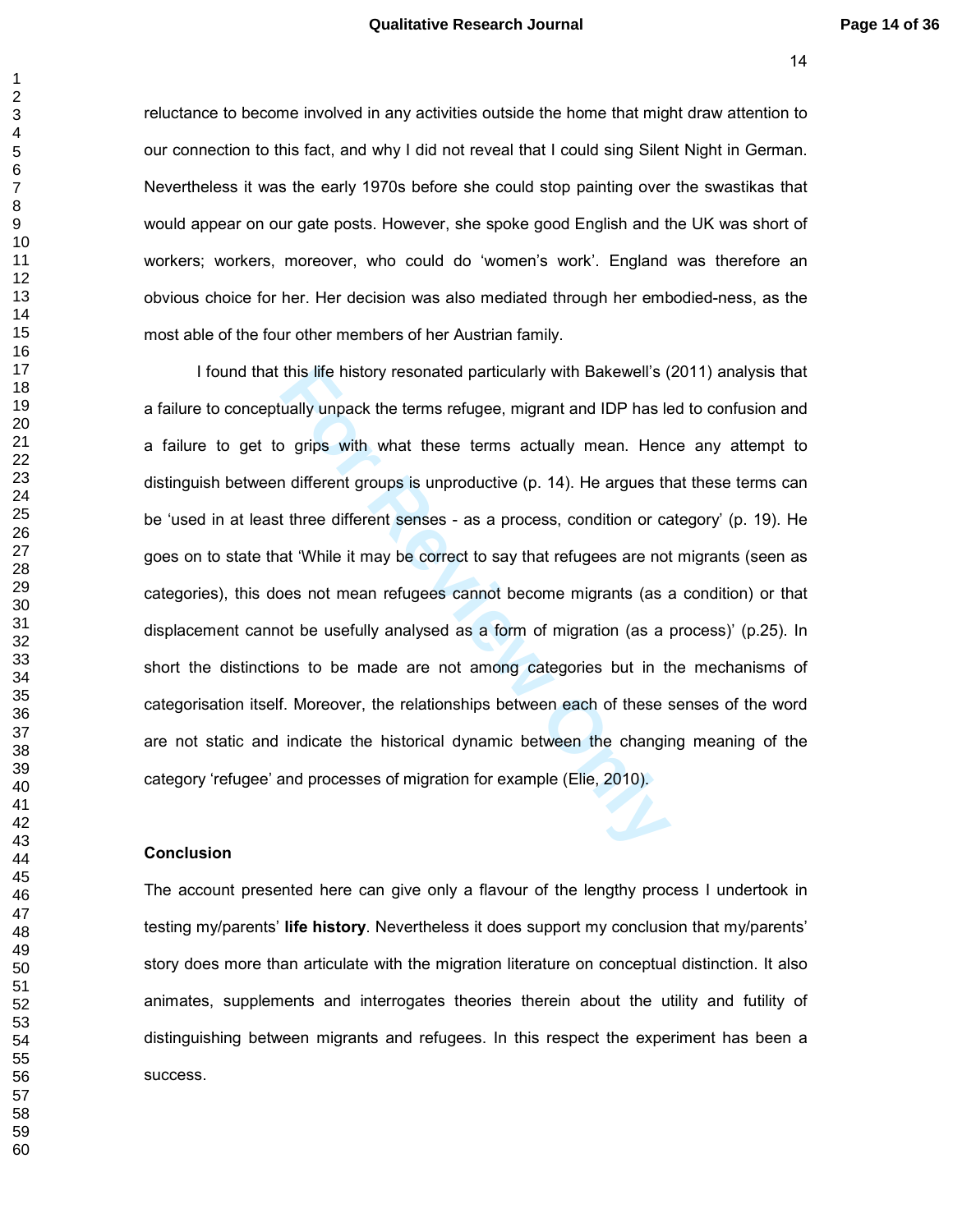unders. But what is at stake for life history if it becomention<br>in this way? What, moreover, are the ethical ramifing to? How far are others who are implicated in life histoired if life histories are to be scrutinised in d However, this paper has not explicitly engaged with the ethics and politics of employing life history in ways for which it was not intended. What might this mean for life history research? How does the potential for secondary analysis of a life history written for another purpose change perceptions of its 'relevance' in a climate where the promotion of 'big data', 'value for money', quantifiable 'impact' and 'public engagement' rather than public service are to the fore? On the one hand life history research is time consuming and does not purport to generalisability. The possibility of multiple analyses might, perhaps make it more attractive to funders. But what is at stake for life history if it becomes entangled in the politics of research in this way? What, moreover, are the ethical ramifications? What are participants agreeing to? How far are others who are implicated in life histories, such as my siblings, to be considered if life histories are to be scrutinised in different arenas, each with their own values, philosophies, even paradigms? Although they have always been at the back of my mind, these are trenchant questions that I have not been able to engage with here. Therefore I end on a cautious note, with the recommendation to focus on these questions in the next stage of the experiment.

## **References**

- Bakewell, O. (2010), "Some reflections on structure and agency in migration theory", *Journal of Ethnic and Migration Studies,* Vol. 36, No. 10, pp. 1689-1708.
- Bakewell, O. (2011), "Conceptualising displacement and migration: processes, conditions and categories", in Koser, K. and Martin, S. (Eds.), *The Migration-Displacement Nexus: Patterns, Processes and Policies*, Berghahn Books, New York, NY, pp. 14-28.

Bennett, A. (2005) *Untold Stories,* Faber and Faber, London, UK.

- Bhavnani, K-K. (1993), "Tracing the contours: feminist research and feminist objectivity", *Women's Studies International Forum,* Vol. 16, No. 2, pp. 95-104.
- Brettel, C. and Hollifield, J., (Eds.), (2009), *Migration Theory: Talking Across Disciplines,*  Routledge, New York, NY.
- Castles, S. (2003), "Towards a sociology of forced migration and social transformation", *Sociology,* Vol. 37, No. 1, pp. 13-34.
- Castles, S. (2010), "Understanding global migration: a social transformation perspective", *Journal of Ethnic and Migration Studies*, Vol. 36, No. 10, pp. 1565-1586.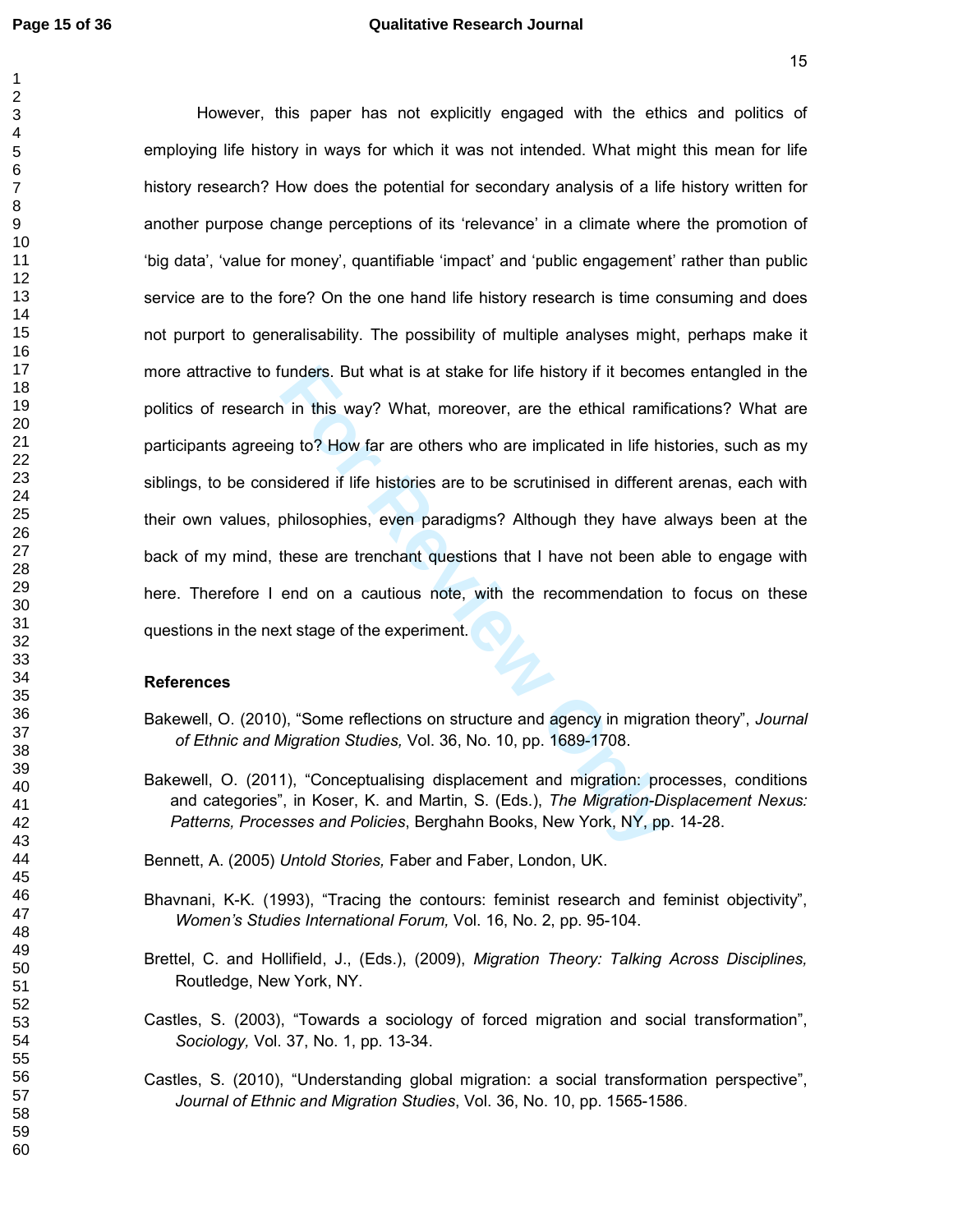- Cohen, R. (2007), "Response to Hathaway", *Journal of Refugee Studies*, Vol. 20, No. 3, pp. 270-376.
- DeWind, J. (2007), "Response to Hathaway", *Journal of Refugee Studies*, Vol. 20, No. 3, pp. 381-385.
- Elie, J. (2010), "Historical roots of cooperation between the UN High Commission for Refugees and the International Organization for Migration", *Global Governance,* Vol. 16, No. 3, pp. 345-360.
- **Ellis, C. (2009), Revision: Autoethnographic reflections on life and work. Left Coast Press: Walnut Creek, CA.**
- Feller, E. (2005), "Refugees are not migrants", *Refugee Survey Quarterly*, Vol. 24, No. 4, pp. 27-35.

Goffman, E. (1990), *The Presentation of Self in Everyday Life.* Penguin Books, London, UK.

- Goodson, I. (2013), *Narrative Theory,* Routledge, Abingdon, Oxon, UK.
- Goodson, I. (2014), *Curriculum, Personal Narrative and the Social Future,* Routledge, London, UK.
- Goodson, I. and Sikes, P. (2001), *Life History Research in Educational Settings: Learning from Lives,* Open University Press, Buckingham, UK.
- **Haraway, D. (1988), "Situated knowledges: the science question in feminism and the privilege of partial perspective",** *Feminist Studies ,* **Vol. 14, No. 3, pp.211-225.**
- Karatani, R. (2005), "How history separated refugee and migrant regimes: In search of their institutional origins", *International Journal of Refugee Law,* Vol. 17, No. 3, pp. 517-541.
- Refugees are not migrants", *Retugee Survey Quarterly,*<br> *For Presentation of Self in Everyday Life.* Penguin Bc<br> *Narrative Theory, Routledge, Abingdon, Oxon, UK.*<br> **For Review Theory, Routledge, Abingdon, Oxon, UK.**<br> **Fo** Koser, K. and Martin, S., (Eds.), (2011), *The Migration-Displacement Nexus: Patterns, Processes and Policies,* Berghahn Books, New York, NY.
- Kuhn, A. (2002), *Family Secrets: Acts of Memory and Imagination,* Verso, London, UK.
- Hathaway, J. (2007), "Forced migration studies: could we agree just to date?", *Journal of Refugee Studies,* Vol. 20, No. 3, pp. 349-369.
- hooks, b. (2000), *Feminist Theory from Margin to Centre*, (2<sup>nd</sup> ed.), Pluto Press, London, UK.
- Long, K. (2013), "When refugees stopped being migrants: movement, labour and humanitarian protection", *Migration Studies,* Vol. 1, No. 1, pp. 4-26.
- Malone, B. (2015), "Why Al Jazeera will not say Mediterranean 'migrants'", http://www.aljazeera.com/blogs/editors-blog/2015/08/al-jazeera-mediterranean-migrants-150820082226309.html (accessed 8 September 2015).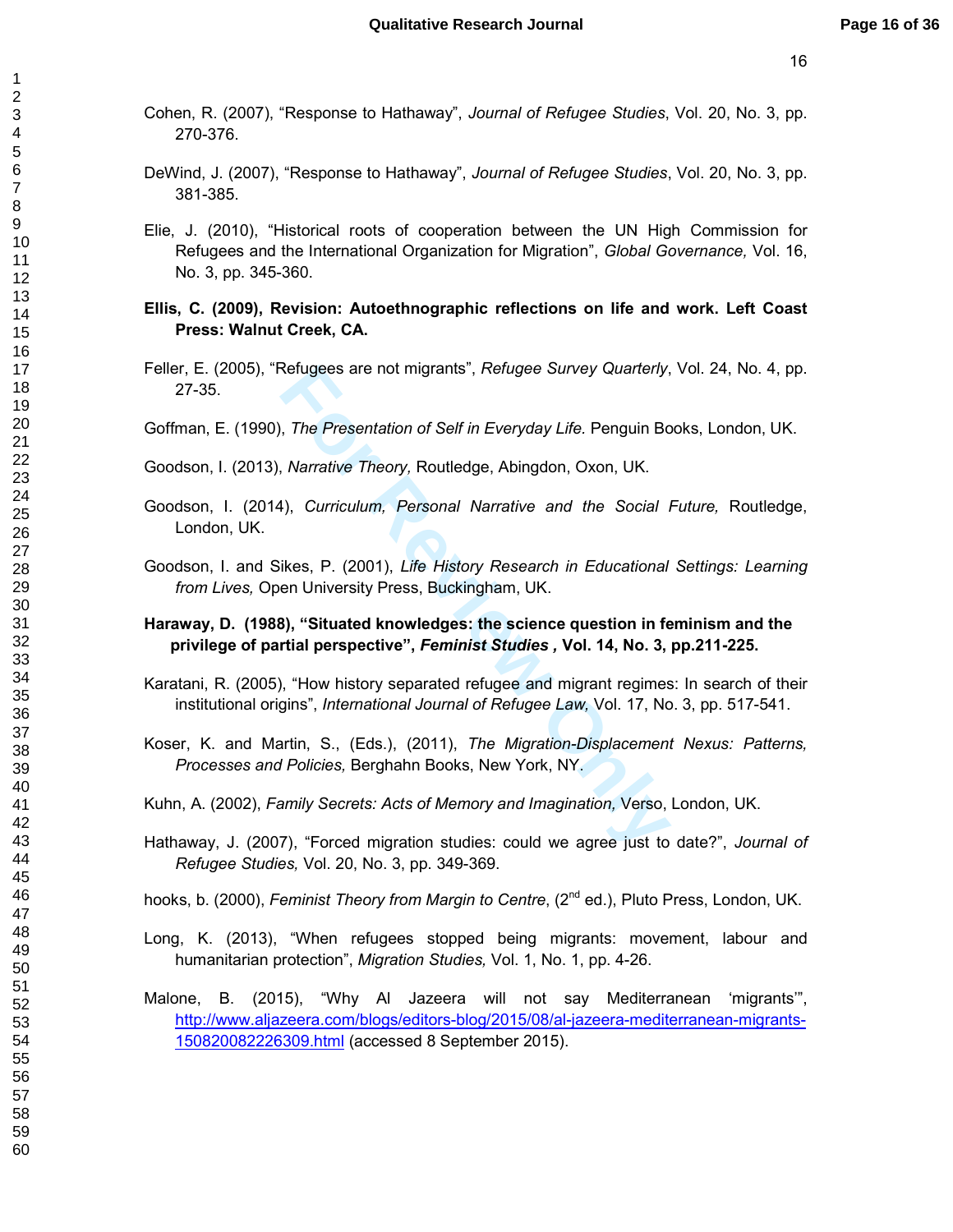$\mathbf{1}$ 

- Morley, J. and Taylor, C. (2012), "Us and them: how immigrants are constructed in British and Italian newspapers", in Bayley, P. and Williams, G. (Eds.), *European Identity: What the Media Say*, Oxford University Press, Oxford, UK.
- Nussbaum, M. (2001), *Upheavals of Thought: The Intelligence of Emotions,* Cambridge University Press, Cambridge, UK.
- Oakley A (1998) Gender, methodology and people's ways of knowing: Some problems with feminism and the paradigm debate in social science. *Sociology,* Vol. 32, No. 4, pp. 707– 731.
- Oakley A (2000a) *Experiments in Knowing: Gender and Method in the Social Sciences*. Cambridge: Polity Press.
- Oakley, A. (2000b), "Paradigm wars: Some thoughts on a personal and public trajectory", *International Journal of Social Research Methodology* Vol. 2, No. 3, pp. 247–254.
- Franculary wars: Some thoughts on a personal and purnal of Social Research Methodology Vol. 2, No. 3, pp. (2015), "Asylum by numbers: this is not a constation.com/asylum-by-numbers: this is not a constantine example 2015). Papadopouos, R. (2015), "Asylum by numbers: this is not a quantifiable crisis", https://theconversation.com/asylum-by-numbers-this-is-not-a-quantifiable-crisis-47188 (accessed 10 September 2015).
- Parker, Z. (1998), "PhD students and the auto/biogrpahies of their learning", in Erben, M. (Ed.), *Biography and Education: A Reader*, Falmer, London, UK, pp. 116-129.
- Reay, D. (2005), "Beyond consciousness: the psychic landscape of social class", *Sociology,*  Vol*.* 39, No. 5, pp. 911-928.
- Redwood, S. (2008), "Research less violent: or the ethics of performative social science", *Forum: Qualitative Social Research, Vol.* 9. http://www.qualitative-research. net/ index. php/fqs/article/view/407
- Rovisco, M. (2015), "Personal stories let us know what it means to be a refugee", https://theconversation.com/personal-stories-let-us-know-what-it-means-to-be-a-refugee-47046 (accessed 10 September 2015).
- Rubin, L. B. (1972/1992), *Worlds of Pain: Life in the Working Class Family.* Basic Books, New York, NY.
- Sayer, A. (2005), *The Moral Significance of Class,* Cambridge University Press, Cambridge, UK.
- Sayer , A. (2011), *Why Things Matter to People: Social Science, Values and Ethical Life,*  Cambridge University Press, Cambridge, UK.
- Seal, L. (2010), *Women, Murder and Femininity: Gender Representations of Women Who Kill,* Palgrave Macmillan, London, UK.

Shacknove, A. (1985), "Who is a refugee?", *Ethics,* Vol. 95, No. 2, pp. 274-294.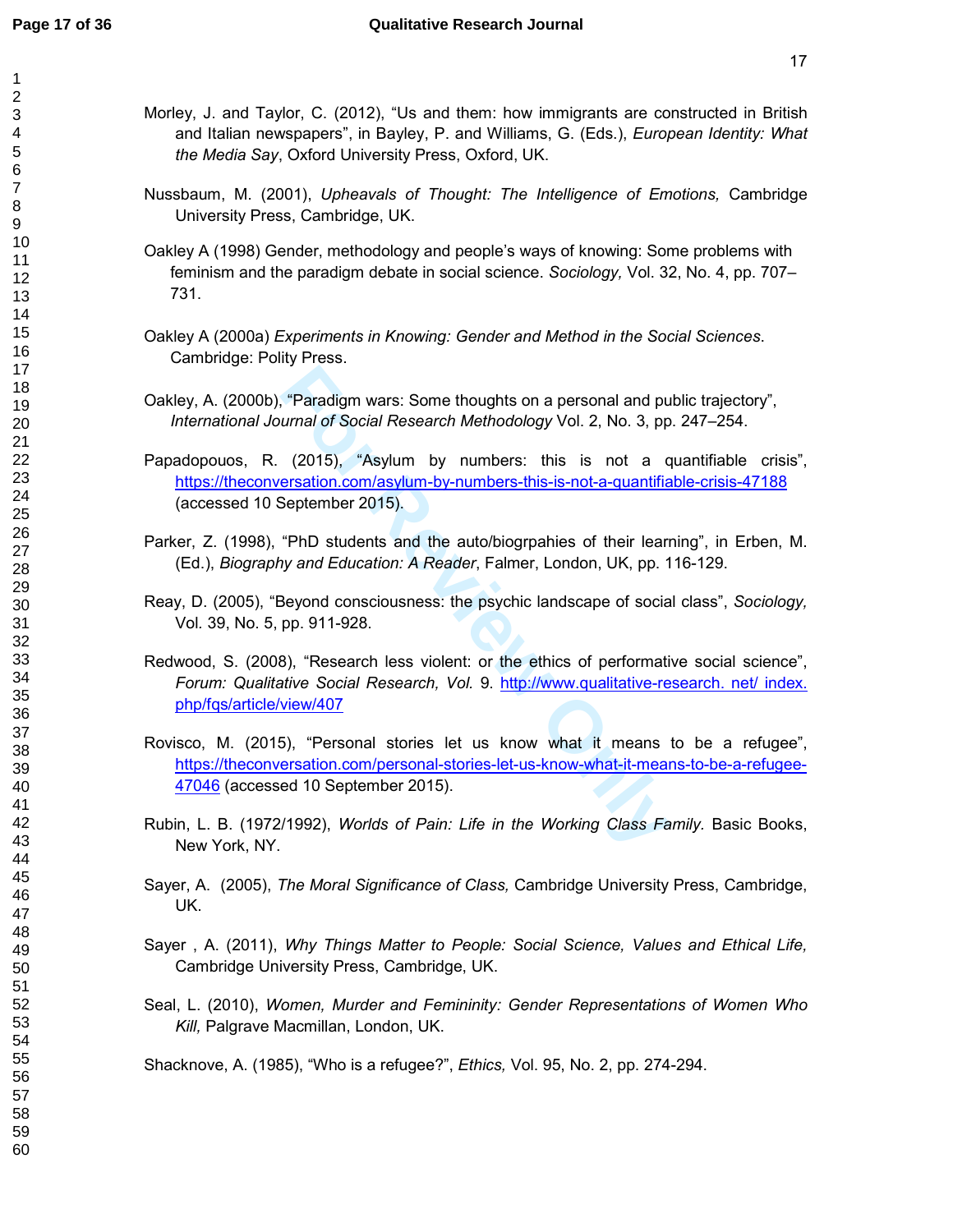- Skeggs, B. (2002) "Techniques for telling the reflexive self", in May, T. (Ed.), *Qualitative Research in Action,* Sage, London, UK, pp. 349-374.
- Stanley, L. (1992) *The Auto/Biographical I: Theory and Practice of Feminist Autobiography,* Manchester University Press, Manchester, UK.
- Steedman, C. (2000), "Enforced narratives: stories of another self", in Cosslett, T., Lury, C. and Summerfield, P. (Eds.), *Feminism and Autobiography: Texts, Theories, Methods,*  Routledge, London, UK.
- Taylor, C. (2014), "Investigating the representation of migrants in the UK and Italian press: a cross-linguistic corpus-assisted discourse analysis", *International Journal of Corpus Linguistics*, Vol. 19, No. 3, pp. 368-400.
- **Formular Symbol Entity Control in the Control Control Constant Control Constant Constant Constant Constant Constant Constant Constant Constant Constant Constant Constant Constant Constant Constant Constant Constant Consta** Taylor, C. (2015), "Migrant or refugee? Why it matters which word you choose", http://theconversation.com/migrant-or-refugee-why-it-matters-which-word-you-choose-47227 (accessed 14 September 2015).
- Thomas , W. and Znaniecki, F. (1918-20) *The Polish Peasant in Europe and America* (2nd edn.), University of Chicago Press, Chicago, Ill.
- **Tierney, W. (2000) "Undaunted courage: Life history and the postmodern challenge", in Denzin, N. and Lincoln, Y. (Eds.),** *The Sage Handbook of Qualitative Research (***<sup>2</sup> nd edn.), Sage, Thousand Oaks, CA, pp. 537-553.**
- Tolich, M. (2004), "Internal confidentiality: when confidentiality assurances fail relational informants", *Qualitative Sociology,* Vol. 27, No. 1, pp. 101-106.
- Tolich, M. (2010), "A critique of current practice: ten foundational guidelines for autoethnographers", *Qualitative Health Research*, Vol. 20, No. 12, pp. 1599-1610.
- Tolstoy, N. (1986), *The Minister and the Massacres,* Century Hutchinson, London, UK.
- Vincent, C. (19991) *Poor citizens: The State and the Poor in the Twentieth Century,*  Longman, London, UK.
- Walkerdine, V., Lucey, H. and Melody, J. (2001). *Growing up Girl: Psychosocial Explorations of Gender and Class,* Palgrave, Basingstoke, UK.
- **Wright Mills, C. (1959),** *The Sociological Imagination,* **Oxford University Press, New York, NY.**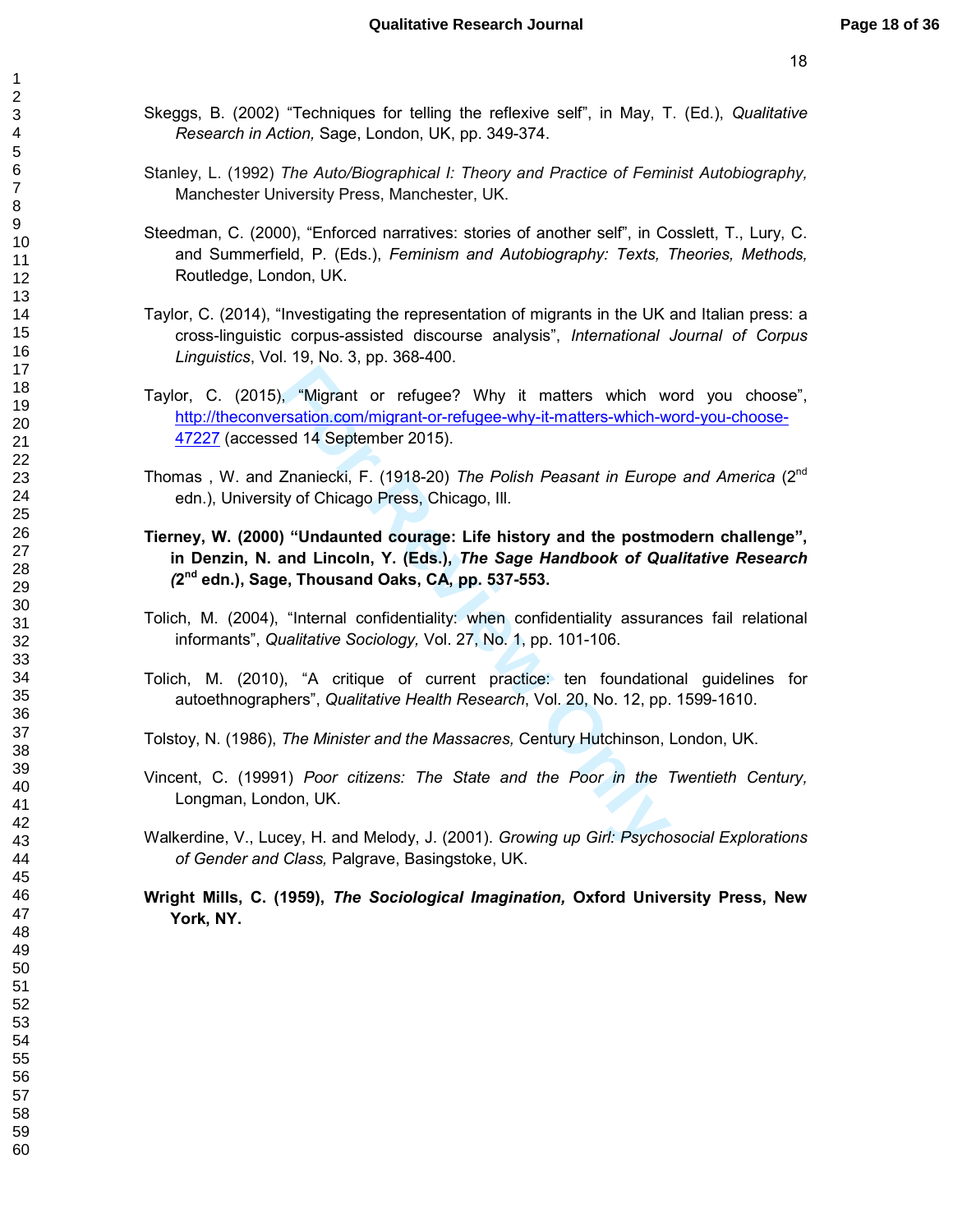# **Testing the potential of auto/biographical life history**

**Purpose:** In this paper I describe a methodological experiment designed to test the potential of an auto/biographical (Stanley, 1992) life history. Could it serve a purpose for which it was not originally intended? Specifically, I consider the extent to which a life history articulates with the literature on migration, even though it was not written for this purpose.

**Design/methodology/approach:** I consider this issue via a series of four narrative vignettes representing the story of this experiment.

**Findings:** I found that the life history does more than articulate with the migration literature on conceptual distinction. It also animates, supplements and interrogates theories therein about the utility and futility of making distinctions. In this respect the experiment has been a success.

**Limitations:** This paper has not explicitly engaged with the ethics and politics of employing life history in ways for which it was not intended.

**Originality/value:** This paper is making a methodological contribution to the area of qualitative research and suggests that multiple analyses might perhaps make life history more attractive to funders

#### **Introduction**

If futility of making distinctions. In this respect the expert<br>paper has not explicitly engaged with the ethics and proton which it was not intended.<br>This paper is making a methodological contribution<br>and suggests that mul In this paper I describe a methodological experiment (Oakley, 1998, 2000a, 2000b) designed to test the potential of an auto/biographical (Stanley, 1992) life history, where the slash interrupts the flow of the word and 'might have the effect of making the reader pause to consider issues of authorship and voice' (Parker 1998, p. 117). Could it serve a purpose for which it was not originally intended?

I consider this question via a series of four narrative vignettes which represent the story of this experiment. The first vignette provides some of the background and context that served as its impetus. Here I focus specifically on the dominance of discourses of migration that transform people into objects of fear or pity, and therefore as deserving or less deserving of support. The second vignette is the lynchpin of the paper. In it I give an account of my methodology which includes an explication of the particular life history genres to which I subscribe, paying particular attention to their antecedent informants and ethical challenges. The third takes the form of the life history about my parents, extracted from another life history about my education and its contribution to the construction of my researcher identity.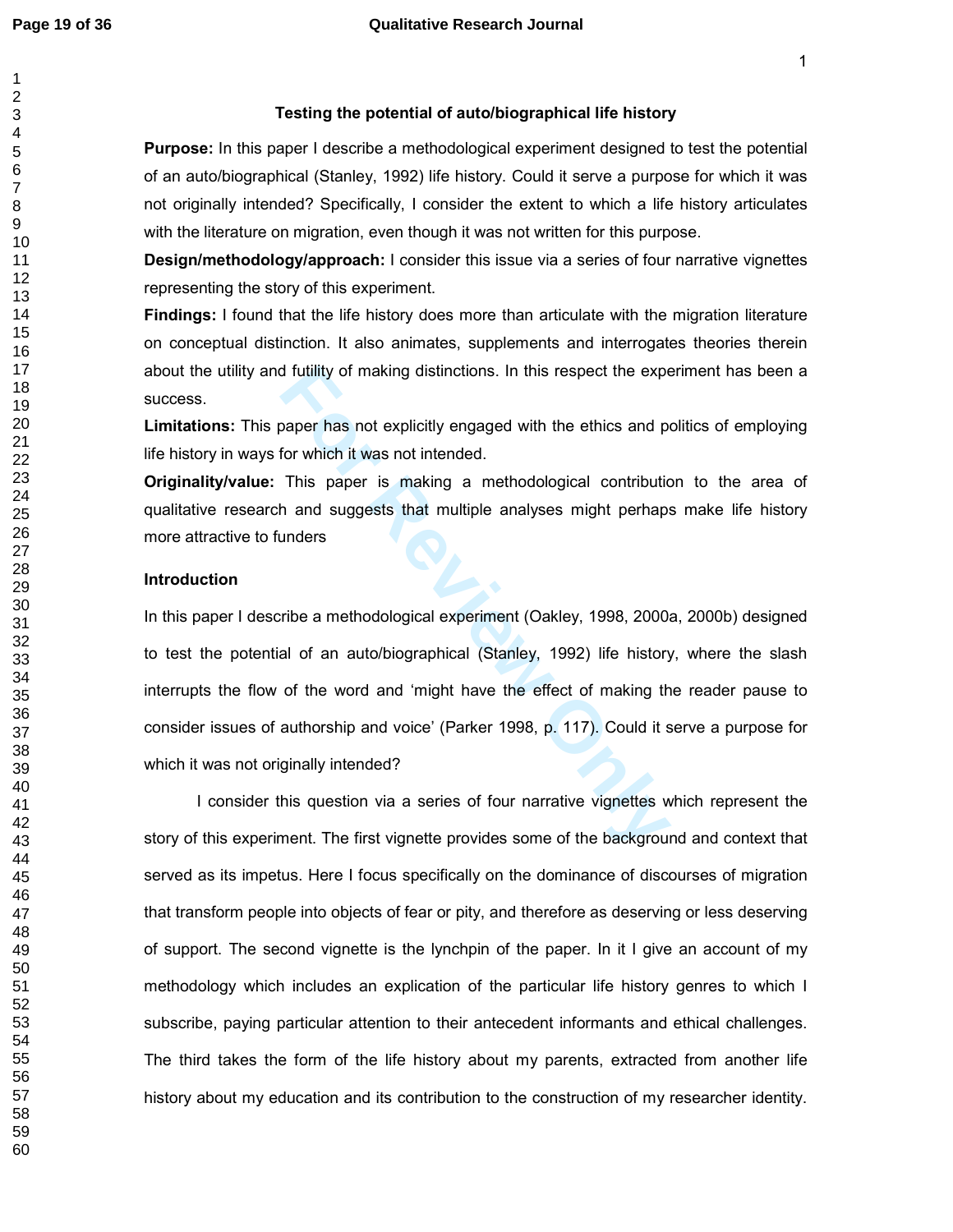My parents had come to work in the textile mills of Huddersfield after the Second World War, my mother (mam) as an economic migrant and my father (dad) as a displaced person. Although this paper is making a methodological contribution to the area of qualitative research, rather than substantive contribution to the migration literature, in the final vignette I set out how the excavated life history about my parents articulates with some of the writing on conceptual distinction to be found in the academic literature on migration. This serves as a reference point and measure of the success of the experiment.

#### **Background and context**

context<br>mmer of 2015 I became increasingly concerned about<br>veen various groups of people in the dominant discolution<br>and, as a consequence, narratives of deservedness. For<br>adopting one term over another did not address<br>nea Throughout the summer of 2015 I became increasingly concerned about the way in which differentiation between various groups of people in the dominant discourses on migration was not only describing but *producing and constructing* distinctions (Morley and Taylor, 2012; Taylor 2014) and, as a consequence, narratives of deservedness. However, I was also aware that simply adopting one term over another did not address the underpinning mechanisms of meaning attribution. For example Merriam Webster defines migration neutrally as 'to move from one country, place, or locality to another' (http://www.merriamwebster.com/dictionary/ migrate) and yet 'migrant' has now 'mutated into a pejorative term' (Rovisco, 2015). Likewise, Aljazeera's adoption of the overarching term 'refugee' when reporting on the humanitarian crisis that had developed in the Mediterranean, reinforced narratives of deservedness because it drew on stock stories (Seal 2010) and pre-figurative storylines (Goodson, 2013) which left intact the use of conceptual distinction as a weapon in political armouries.

As I considered these issues I started to connect my thinking to an unpublished story I wrote in 2006 about my educational life history, which was intended as a reflexive engagement with the assumptions I was bringing to the start of what I hoped was going to be a long career as a researcher. I had not anticipated that the influence of my parents, migrants to the UK, would be prominent in this narrative but this turned out to be the case. Because mam had been an economic migrant to the UK and dad a displaced person, I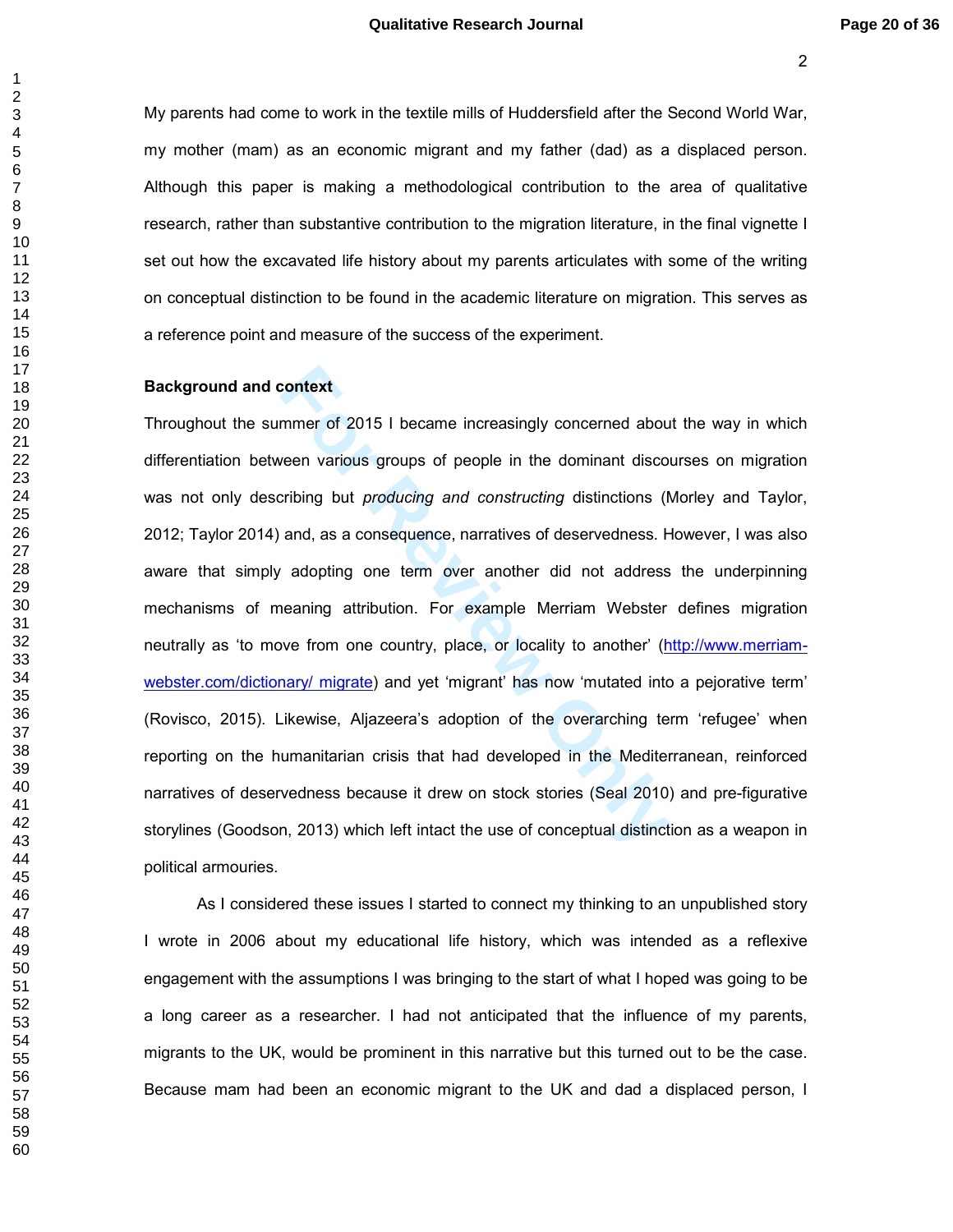#### **Page 21 of 36 Qualitative Research Journal**

wondered whether this account could contribute to understanding this distinction, despite the fact it was not conceived with this purpose in mind. I decided to test the possibility of undertaking a secondary analysis of my narrative.

## **Methodology**

Before I deal with the mechanics of constructing the life story at the heart of this paper it is important to clarify that life history is not a unified concept. Tierney (2000) contends that those doing life history tend to talk past each other rather than argue (p. 539) and, in setting out my understanding of what life history does and what it might do, I am merely elucidating my position rather than staking a privileged claim in the space of life history.

# *What do I mean by life history?*

ing of what life history does and what it might do, I am<br>han staking a privileged claim in the space of life histor<br>y *life history?*<br>istory research attends not only to the life stories<br>o to the meaning of those stories i In my view life history research attends not only to the life stories of the individuals concerned, but also to the meaning of those stories in their wider historical, social, political, cultural and geographical contexts. Bertaux (1981) contends therefore that life stories may be contained in life histories but not vice versa. This creates a clear conceptual space between life history research and life story research. Goodson & Sikes (2001) maintain that 'the life story individualizes and personalizes, the life history contextualizes and politicizes' pp. 87–88). This is not to denigrate the personal story. Indeed Goodson argues that starting with the personal story is absolutely crucial and cites the persistent failure of educational reform as the result of 'ignorance or denial of personal missions and biographical mandates'. He further states that these 'seem a good place to locate our studies (and indeed our policies) not reluctantly at the end of a process, but enthusiastically at the beginning (Goodson, 2014, p. 1)'.

Nor am I suggesting that life *stories* are immaculate conceptions, divorced from the contexts in which they are produced or that they are devoid of the influence of those contexts. Recasting personal stories as something other than life histories serves instead to re-configure the work that they each do and asks different questions of the role of structure and agency in a person's life.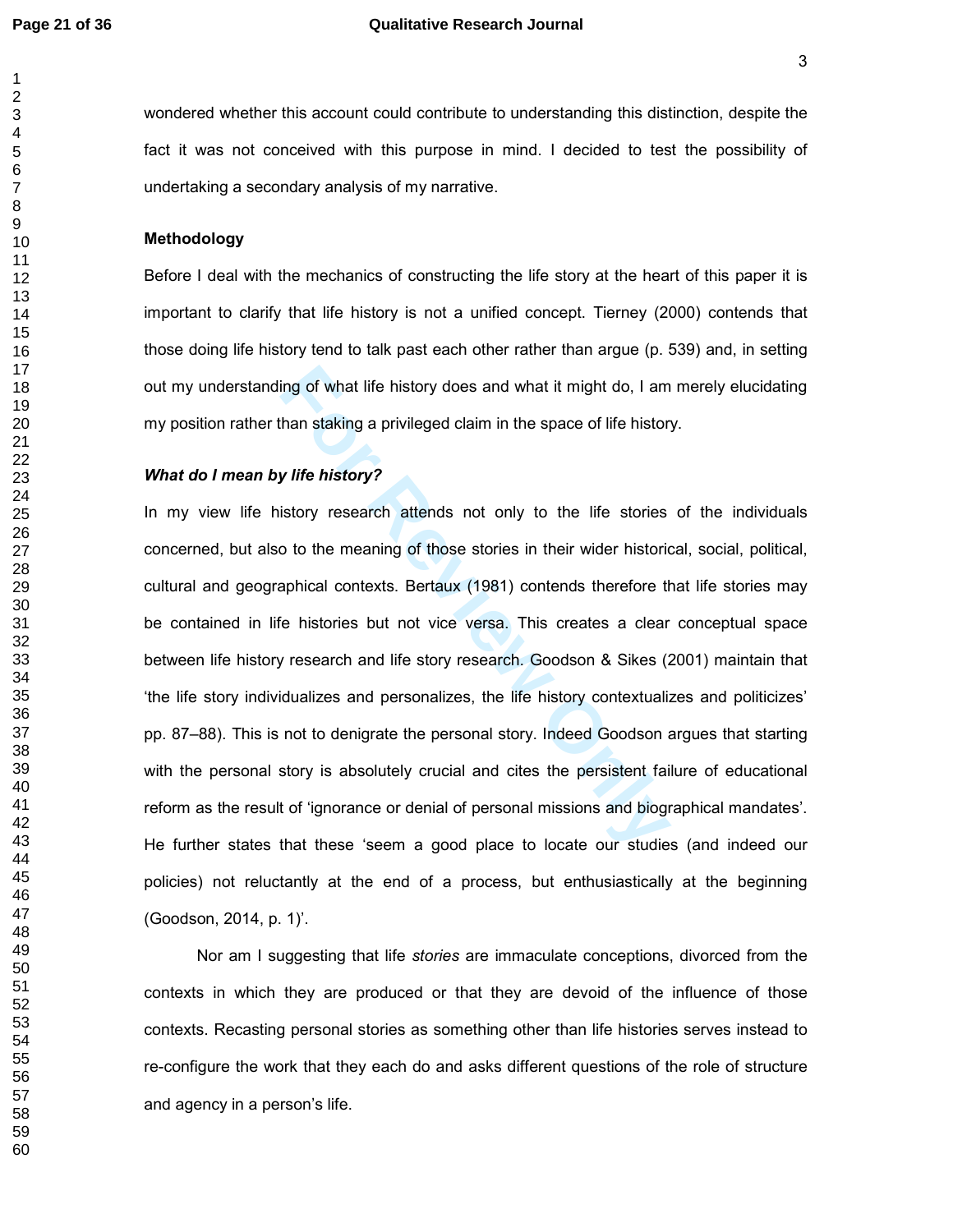#### **Qualitative Research Journal Page 22 of 36**

In the is concentrated on the dynamic and relational.<br>
An constitute the 'perfect type of sociological mate<br>
p. 1832). It is significant here that one of the earliest s<br>
Folish peasants migrating to the United States, sugg Wright Mills (1959) provided the underpinning rationale for use of life history. He maintains that the 'sociological imagination' 'enables its possessor to understand the larger historical scene in terms of its meaning for the inner life and external career of a variety of individuals' (p.5). He also states that it 'enables us to grasp history and biography and the relations between the two within society' (p.6). If we do this we will start to understand how 'personal troubles' become 'public issues' (p.226). The sociological imagination therefore not only provides a way of researching inner life and external career. It evokes a biographyhistory-society nexus that is concentrated on the dynamic and relational. It is for this reason that life history can constitute the 'perfect type of sociological material' (Thomas and Znaniecki 1918-20, p. 1832). It is significant here that one of the earliest sociological uses of life histories was of Polish peasants migrating to the United States, suggesting that there life history itself can be *used* to explore issues of migration. The question in the paper is a different one, however, in that I was concerned to test whether a life history about could be used in this way *if that had not been its original purpose*.

# *Method*

My aim in revisiting the original life history narrative was of a different order to that described by Ellis (2009) who used a return to previous writings as an opportunity to question and challenge earlier versions of events in her life from the perspective of the present' (p. 12). My aim was to test how life history could be put to work. Once written must it be discarded? Is it applicable only to the purpose for which it was conceived? Unlike Ellis therefore I have not revised my original writing in the light of the passage of time and through the lens of the present, although there is bound to be a temporal bearing on what I have written.

In order to construct a life history of my parent's story I first isolated all passages in the original that related to my parents. I made few changes to the extracted passages, sufficient only to retain the integrity of the whole after removing passages about myself that did not contribute to my parents' story. I added more detail about the circumstances under which my parents came to Huddersfield but this amounted to very little and is descriptive in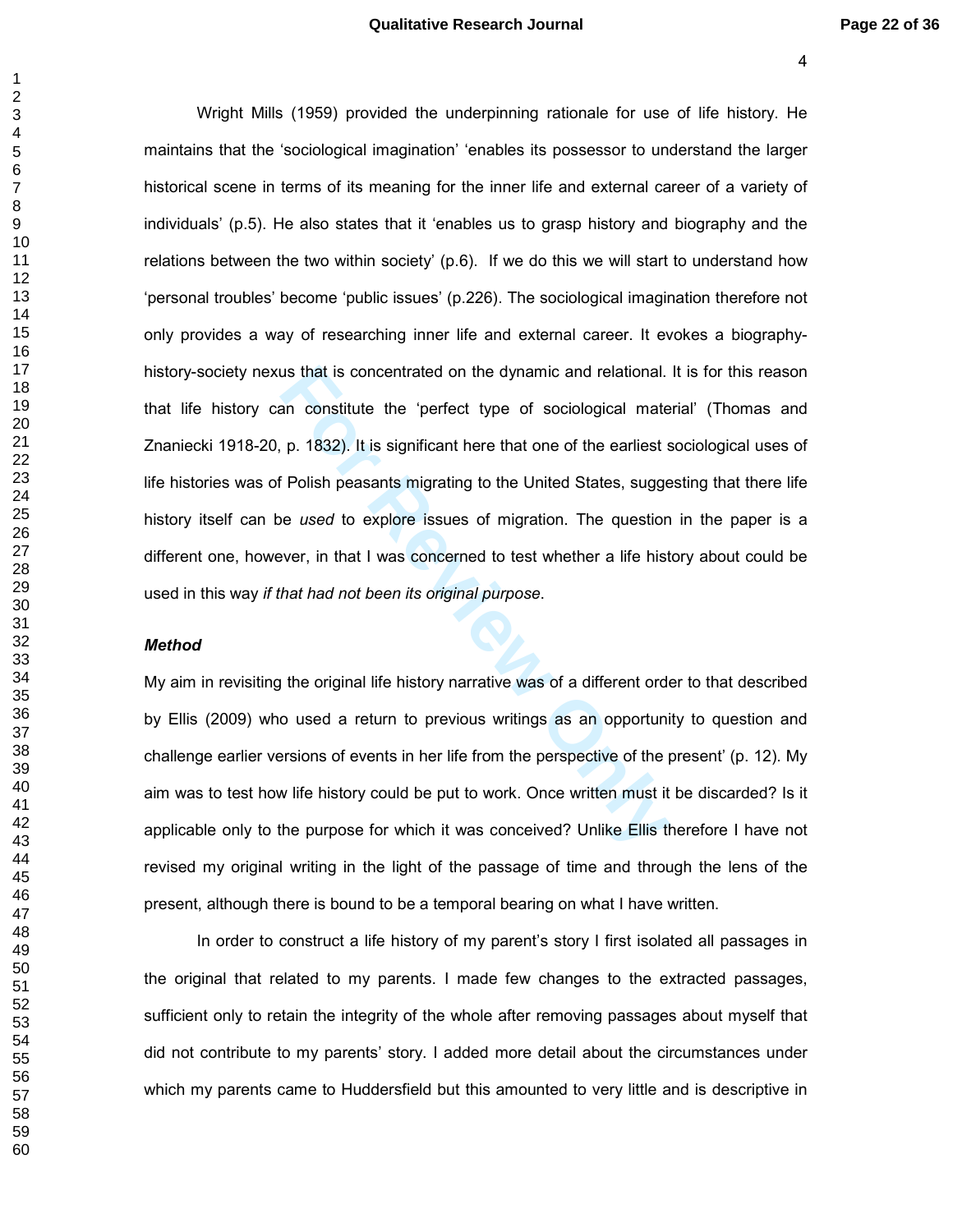## **Page 23 of 36 Qualitative Research Journal**

nature. Despite my parents both being inveterate story-tellers, they invariably presented themselves to their children as parents (Goffman, 1990). They did not consider it appropriate, or necessary, to share other aspects of themselves with their offspring. My knowledge about my parents' lives before they lived together is scant, cobbled together from bits of paper we found after they died, from eavesdropped conversations and from secrets revealed by others once they had died and it 'didn't matter'.

I then analysed the life history narrative in the light of some recent literature on the distinction between different groups of migrants and assessed to what extent it might contribute to this literature, even though it had not been conceived with this purpose in mind. The success of the experiment might be evaluated in terms of the nature and extent of its contribution to this literature

### *Ethical considerations*

The different groups of migrants and assessed to wherature, even though it had not been conceived with the experiment might be evaluated in terms of the nature different<br>experiment might be evaluated in terms of the nature The ethical ramifications of my methodology make themselves known to me through my reluctance to characterise what I am doing as 'secondary analysis of data' which is too detached a term for what I was undertaking. Sayer (2011) maintains that most people 'are sentient, *evaluative beings*: we don't just think and interact but evaluate things including the past and the future' (Sayer, 2011, p. 1, original emphasis). And yet social science has a habit of disregarding this evaluative relationship, turning instead to 'concepts such as convention, habit, discourses, socialization, reciprocity, exchange, discipline, power and a host of others' that produce 'an anodyne account of living that renders our evident concern about what we do and what happens to us incomprehensible' (Sayer 2011. p. 2).

In research terms there is no ethical reason I should not re-analyse this data. Both my parents died years ago. Their informed consent is no longer necessary. My siblings are not present in my narrative, except in a tangential way. This exclusion/omission may address some critiques of personal life writing which rightly interrogate the ethics of implicating others by association (Tolich, 2004; 2010), but it also leaves my version of my parents' story untroubled by their (my siblings') interpretations. Regardless of how institutional ethics would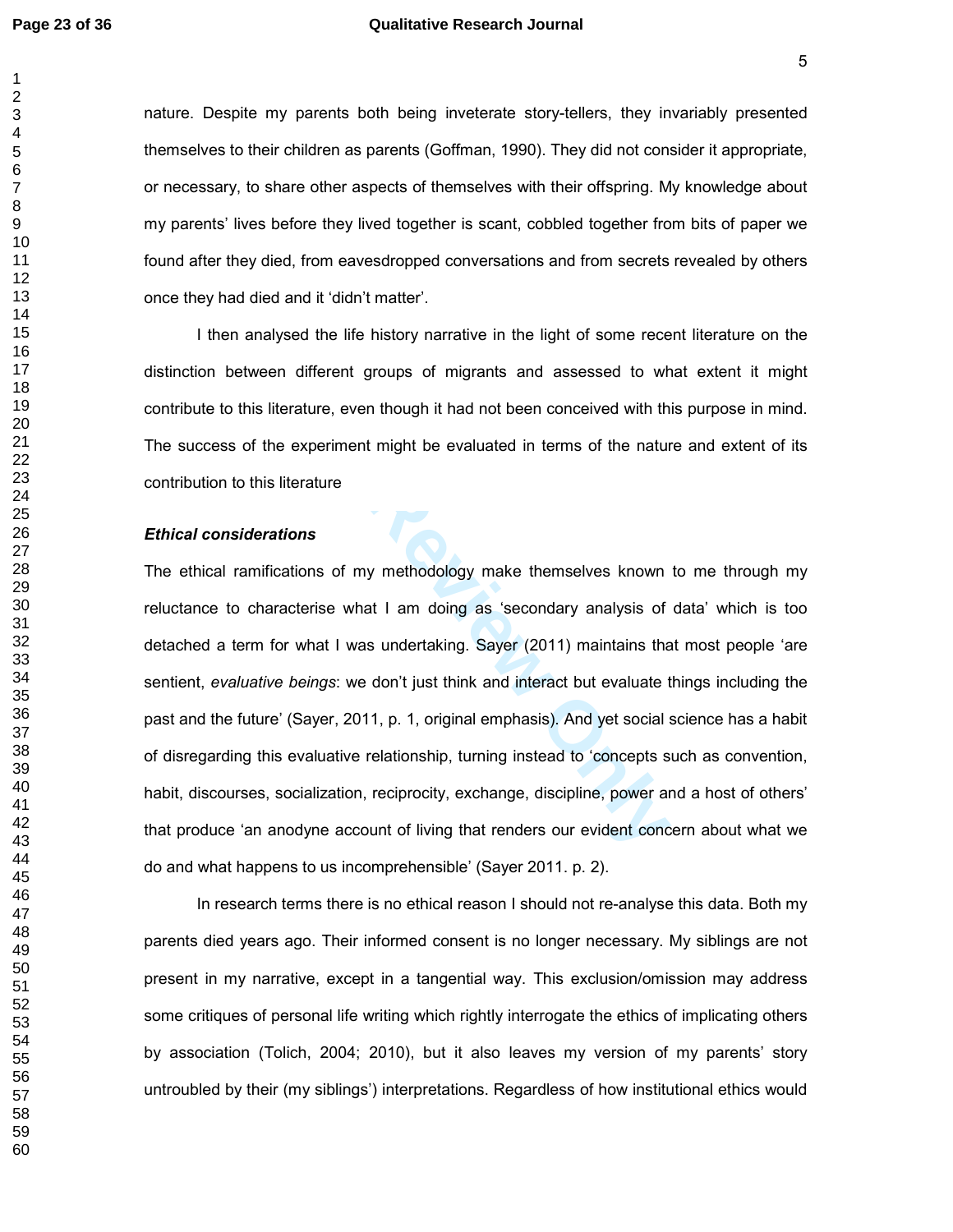view my methodology, I would say it raises trenchant moral issues. It is not simply as Kuhn (2002) summarises, that 'memory never provides access to or represents the past 'as it was" and that 'the activity of remembering is far from neutral' (p.157). Nor is it that remembering my parents is still both painful and comforting. Nor is it that I find it difficult to achieve critical distance from something to which I am so emotionally attached. The reason/emotion dichotomy makes little sense to me, and Sayer (2011) contends that it is only one of a number of conceits of eighteenth century thinking, despites its orthodox status, Conversely, Nussbaum's (2001) view of emotions as 'upheavals of thought' does resonate with my experiences.

of emotions as 'upheavals of thought' does<br>
In my parents *is*, an 'almost visceral engagement' (P<br>
Forminist researcher'. I mean a number of things by the<br>
Ed from Bhavnani's (1993) engagement with Haraway's<br>
Forminist re Remembering my parents *is*, an 'almost visceral engagement' (Kuhn 2002, p.155), but the reason it evokes concerns of a moral nature is due in no small part to my selfidentification as a 'feminist researcher'. I mean a number of things by this, but my guiding principles are derived from Bhavnani's (1993) engagement with Haraway's (1988) discussion of what 'feminist objectivity' might mean. Among these principles is a responsibility not to reinscribe people into prevailing representations. But at the same time it comprises a commitment not to valorise or romanticise them (Bhavnani, 1993). It also involves cognizance of the macro political settings in which research is conducted, which is in tune with life history methodology in which both story and context share primacy. However, most trenchant of all is Skeggs' (2002) criticism that the 'techniques of telling also rely on accruing the stories of others in order to make them property for oneself' (p. 349). It sometimes seems that academic labour entails a choice between being a good researcher, *or* a good daughter, *or* a good feminist.

# **Have you heard the one about the economic migrant and a displaced person?**

My trust in stories to explain as well as describe (Goodson, 2013, 2014) is due in no small part to my parents. Their lives could be storied in two halves – before and after the Second World War, before and after they settled in Huddersfield. I saw them living their efforts to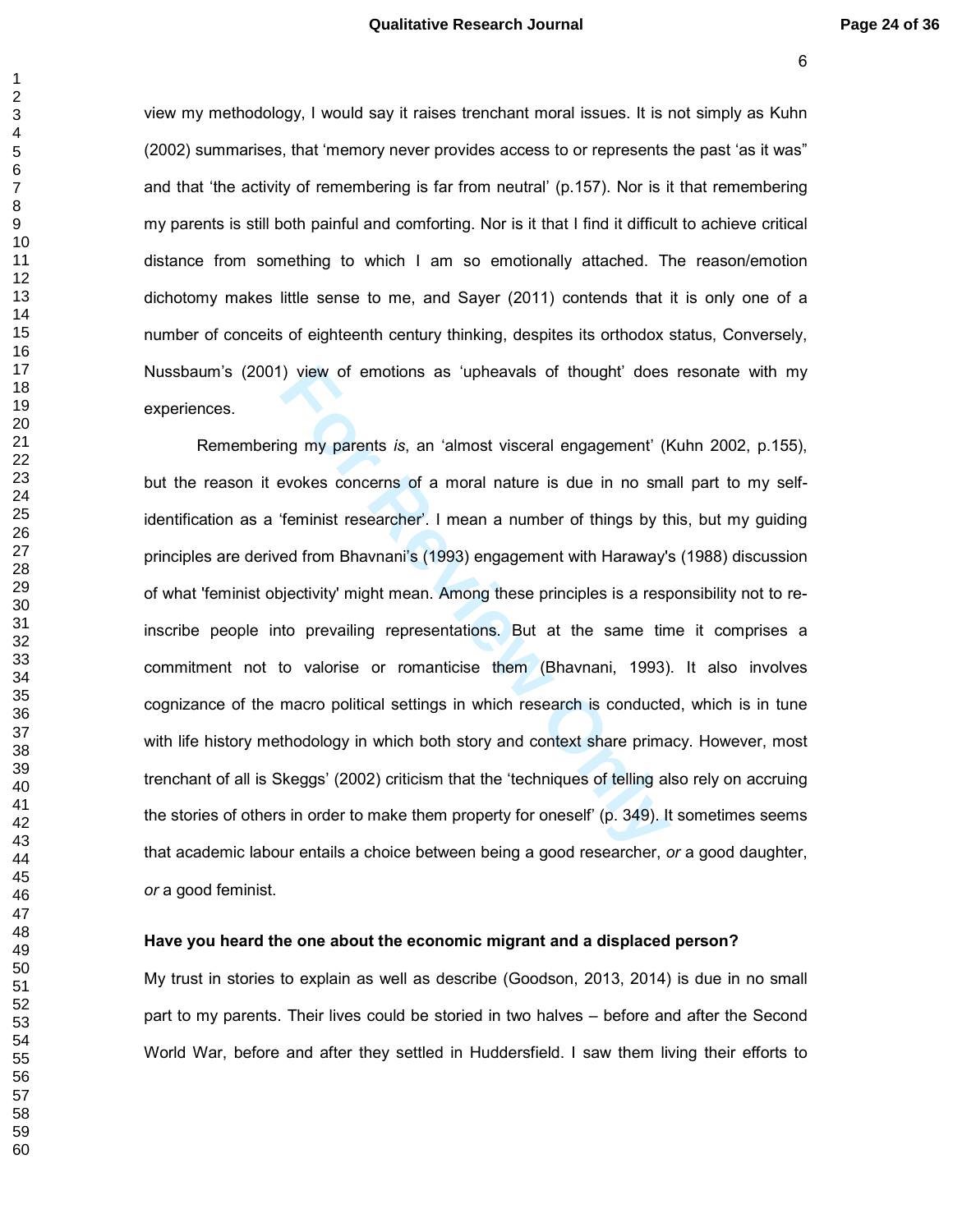# **Page 25 of 36 Qualitative Research Journal**

maintain a coherent sense of their own selves and their own identities in the context of that brutal rupture.

I do not have the authority to tell my parents' stories and yet without theirs mine is meaningless. So the appropriation of their stories speaks volumes about my own education journey. I tell their stories to strangers when they insisted on keeping them private, sometimes within their immediate family, but often just between themselves. With the passage of time I don't keep these stories quiet because I think they contribute to a 'greater good', but I would not deny the moral issues re-telling them raises.

not deny the moral issues re-telling them raises.<br> **For Review School and approach to research have that**<br> **For Review Only considers** as people (I judge them more h<br>
mes consciously, sometimes not, as historical beings w<br> My thoughts and feelings about and approach to research have their heart in the love and respect I deeply feel for my parents as people (I judge them more harshly as parents). They lived, sometimes consciously, sometimes not, as historical beings within the structures and institutions in which they found themselves. I agree with Wright Mills that 'the larger institutions within which life is enacted... on occasion bear upon it more grievously than do the intimate environments of childhood' (1959, p.12) and being born to these people at this time, in those circumstances conspired to make 'the family' both a refuge and a prison and the site of most of the fundamental things I learned about the world. It is by far the most significant contribution to my educational story. So I have to tell this story, I have to own what Redwood (2008) calls the violence it does. And my parents would be both angry and proud that I relate what they would have supressed. It is a privilege of the education they both highly prized and summarily dismissed. 'Letters after your name' elicited both reverence and disdain – such a person, though obviously 'a highly intelligent fellow (sic)' had clearly 'never done a day's work in their lives'.

The Second World War, with my parents acting as a conduit, is the historical event within which I have to contextualise my life. This is not to imply determinism. Conversations with my siblings highlight that we all focused on quite different things and processed and interpreted our observations in different ways. But we were all 'the children of immigrants' regardless of how we then came to deal with that. And we all still occupy that postmodern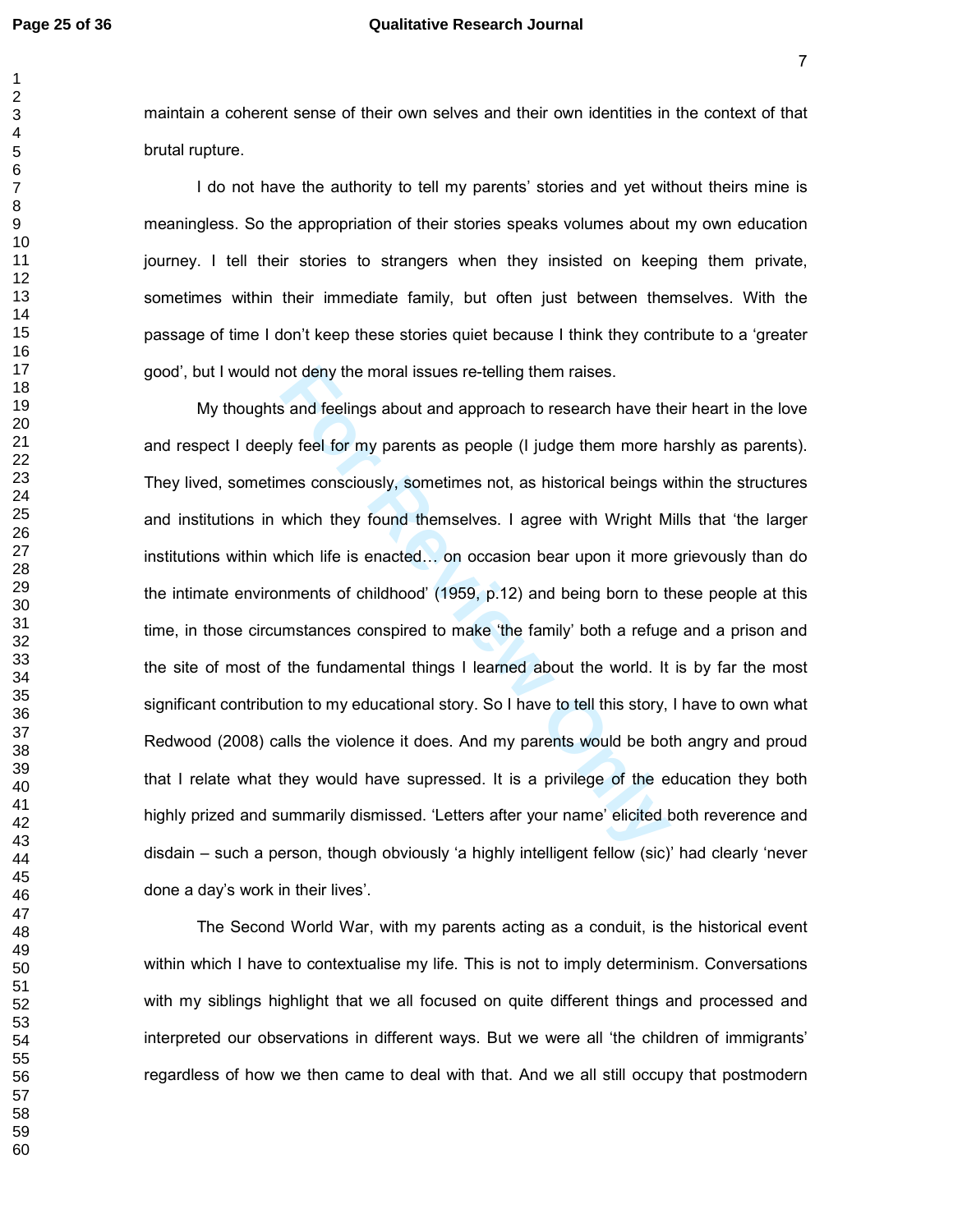phenomenon of the 'liminal space' and have trouble with monolithic and static identities reflecting national and ethnic oscillations and mediations personified in my parents.

gland instead of being forcibly 'repatriated' (Tolstoy, 19<br>ersfield to work in the mills. His parents had been peas<br>I with taking the goats up to the high mountain pa<br>r days, sometimes weeks according to his own accou<br>ing Dad was an ethnic Serb from Croatia. He came to England as a 'displaced person' at the end of the 1940s. He could speak English well enough to have been employed as a teacher/interpreter when he first arrived, although where he learned the language is a mystery because I know he received only a primary education, leaving school at eleven. Likewise I am unaware of the circumstances that meant he, his father and two brothers were able to come to England instead of being forcibly 'repatriated' (Tolstoy, 1986). I do know why dad came to Huddersfield to work in the mills. His parents had been peasant farmers and he had been charged with taking the goats up to the high mountain pastures in summer, remaining there for days, sometimes weeks according to his own accounts. It produced in him a lifetime loathing of the countryside. Dad was sociable and not made for the isolation of village life in rural Croatia. He enjoyed the camaraderie of the mills and, perhaps inured by his childhood experiences, could tolerate the heat, noise and dust, something I could not on the rare occasions I went to see him at work. Dad became a 'naturalised' British citizen before I was born. He went to church. Although it was a long haul he bought a house and he sent money to family in Croatia and Serbia. His only regret about leaving his village and coming to England was that he did not see his mother again, having left his village aged sixteen.

Mam was an economic migrant. She had two children aged seven and eight at the time and 'no man to support' her. Food, let alone work or money, was scarce in post-war, land-locked Austria and she arrived in Huddersfield in 1953, aged twenty-seven, to work as a mender in the textile industry. England was an obvious destination for mam. She had attended the equivalent of grammar school in Austria and spoke English to a good standard, and there was a shortage of workers to fuel the post-war economic recovery. I still have a group of friends I went to grammar school with. Of the seven of us, five had mothers who were menders in the textile industry. So this was a major source of employment for working class women at the time.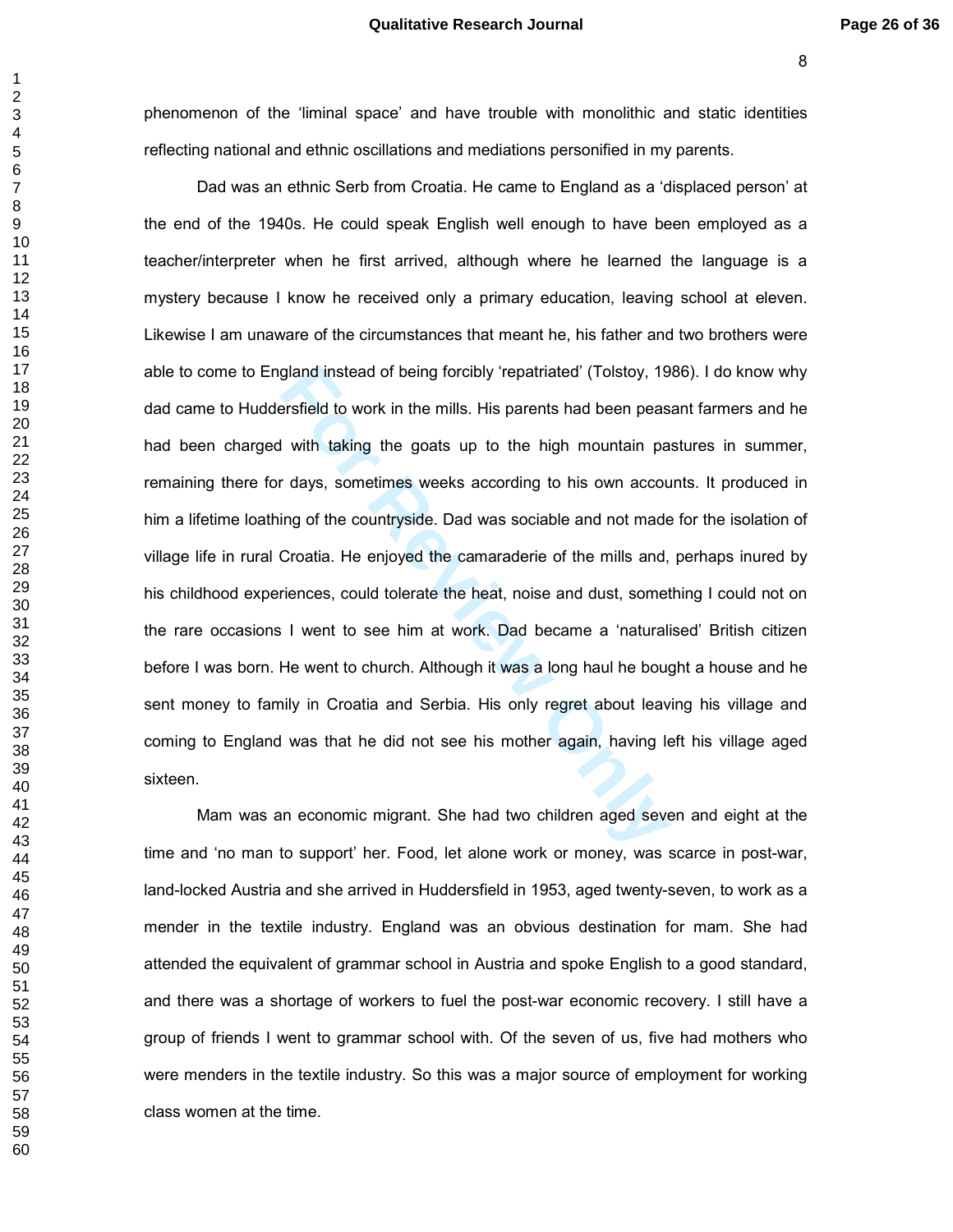$\mathbf{1}$ 

# **Page 27 of 36 Qualitative Research Journal**

Helping Britain out of a hole was not so much on mam's mind, however. She was helping her own family out of its own hole. Her mender's wages supported herself, her mother, her younger brother and her two children. I suspect the start of her problematic relationship with food can be traced here and she mentioned often that sometimes she would not eat from one day to the next. Mam enjoyed the work she did, she was proud that it was a 'skilled job' and that she could earn more than dad did as a warper. Mending was exclusively 'women's work', reflecting the gendered belief that women's 'natural' manual dexterity made them suitable for the painstakingly fine work entailed in rectifying the often tiny imperfections that occur in the production of 'pieces' of fine woollen worsted cloth.

ie painstakingly fine work entailed in rectifying the ofter<br>oduction of 'pieces' of fine woollen worsted cloth.<br>Fred as an 'alien' under the Aliens Order of 1920, which<br>the local police station. The last entry in her Certi Mam registered as an 'alien' under the Aliens Order of 1920, which meant she had to regularly report to the local police station. The last entry in her Certificate of Registration is October 1959, after I was born. So I can legitimately claim that one of my parents at least was an alien, something for which I am inordinately grateful (hooks, 2000). When her mother died she brought her children and brother to England and they moved in with dad (would they have stayed together otherwise?). I didn't know that my parents hadn't married until 1974, when I was fifteen, until I went through papers after they died and found a marriage certificate. I also found a booking for the register office dated September 1959, just a couple of months after I was born, but I will never know why they didn't keep the appointment, nor why they finally decided to marry after all. Rubin's (1972/1992) research on working class families in the US and Steedman's (2000) on the Poor Laws in England set out why it was in some cases vital to stay quiet. Their relationship was by turns volatile and moribund and their frequent arguments re-enacted, often explicitly, the Serbian struggles (dad) against Austro-Hungarian imperialism (mam).

My mother never became a British citizen and her children had 'dual nationality' but she tried her very best to make sure we fitted in as English, even though she wanted us to be Austrian. Dad took it for granted that we would be part of a Serbian cultural tradition even though he was exceedingly proud of his British citizenship and relieved that he was working in a textile mill instead of being a farmer, which would have been his lot had he not been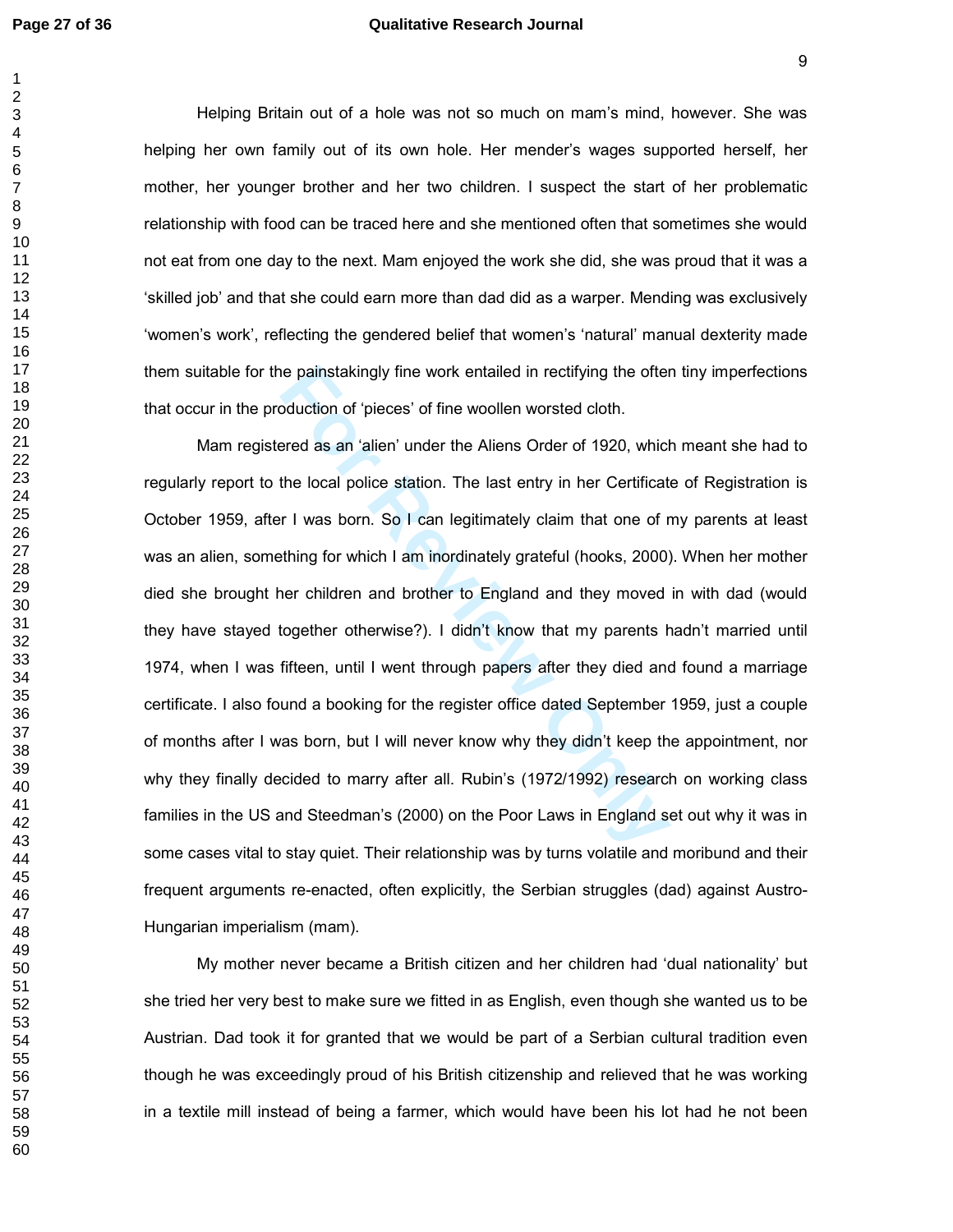displaced. He had not factored in mam's fierce opposition. He persisted for a while but by the time I went to grammar school and could make my own choices the path of least resistance was taken until our connection with our Serbian heritage was all but forgotten. However, for reasons I little understand, when I had children it became a matter of some importance that they were christened in a Serbian Orthodox church. All the 'third generation' cousins have gone on to engage with their Serbian identity to a far greater degree than I or my siblings did, a difficult undertaking for them in the light of the recent history of the former Yugoslavia.

This does not mean I felt 'English'. I did not identify with those boisterous, noisy confident children at primary school. I knew nothing of their games and nursery rhymes – and they knew nothing of mine. Our prayers were said in Serbo-Croat and German. I had never sung a hymn. One year we learned Silent Night in German for a carol concert – I didn't tell that I already knew it.

not mean I felt 'English'. I did not identify with those<br>at primary school. I knew nothing of their games and<br>hing of mine. Our prayers were said in Serbo-Croat a<br>i. One year we learned Silent Night in German for a car<br>new I was always aware that my parents were 'different' and their children were 'different' by association. Dark-skinned ('dusky', as one, short-lived, boyfriend pointed out), dark-haired apart from my youngest sister who took after mam, we were a larger than average family who ate 'foreign' food in cramped conditions, a shifting population of never less than six people in a house with two bedrooms, making sporadic and incoherent attempts to fit in. A few years ago I read Alan Bennett's (2005) story of his parents and I was struck by the similarities (Bennett calls his mother mam as well). I wondered then how significant their 'foreign-ness' was to their difference.

Despite her attempts at 'normalising' the family, mam was all too aware of the futility of trying to fit in. The pendulum regularly swung back and we would be exhorted to 'keep ourselves to ourselves'. For many years I felt frustrated by the energy it took to dissemble and I often blamed mam for her controlling ways. Later, reading about how families would come to be known as poor and would attract the attentions of the state once they could no longer keep their stories to themselves (Vincent 1991) I better understood the double bind of being poor. Tell your story and risk losing control of your life, or succumb to secrecy. I feel extremely sorry now for blaming my mother and I am fully in agreement with Reay (2005)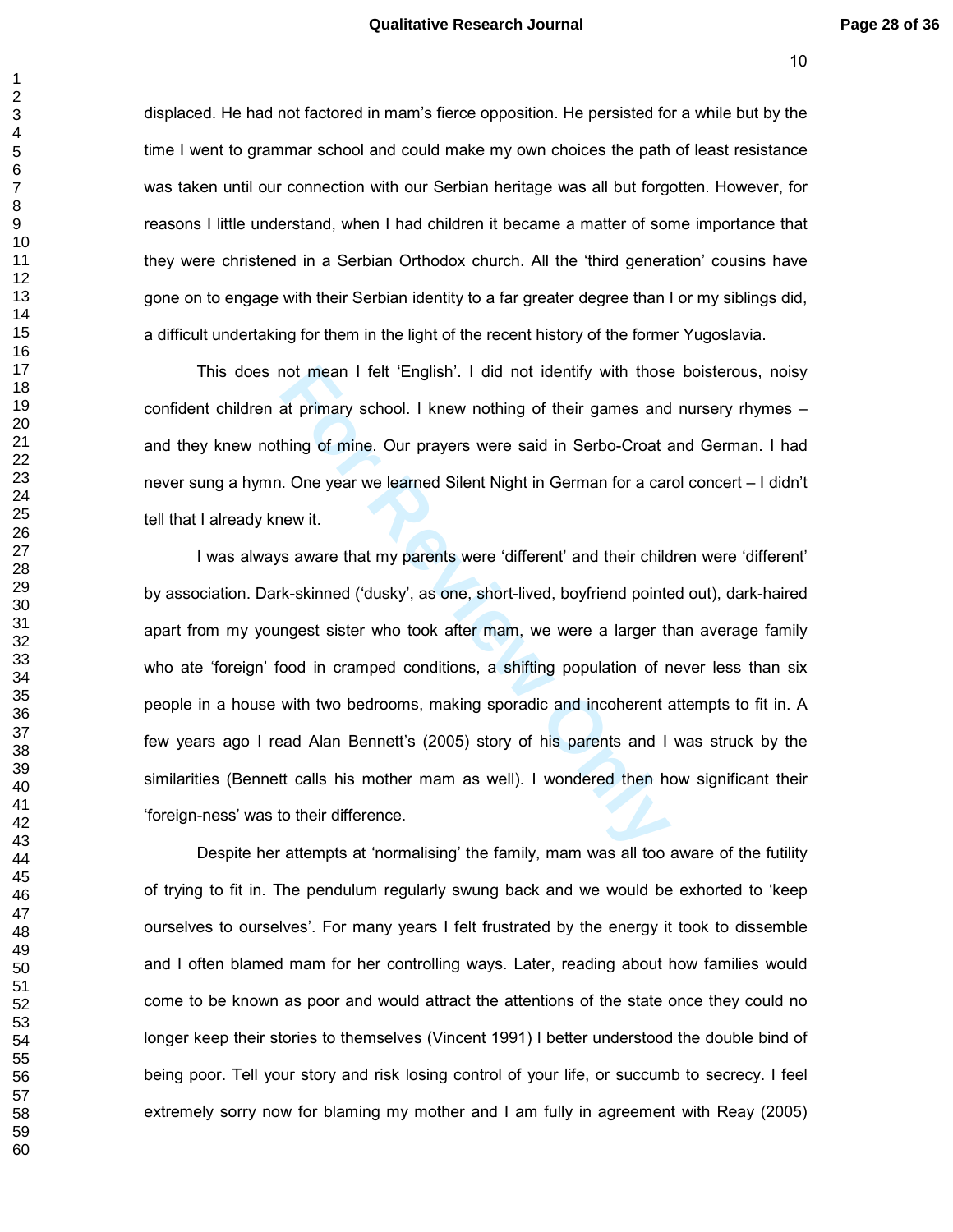# **Page 29 of 36 Qualitative Research Journal**

and Walkerdine, Lucey and Melody (2001) that class is felt in psychic as well as structural ways and with Andrew Sayer (2005) that it also has moral significance. More recently still, I wonder if mam's anxiety was also to do with her status as an Austrian national.

#### **Discusson: My parents' story and the academic literature on migration**

Initially I planned to identify themes in the literature and<br>ate the extent and nature of its contribution to this literate<br>he extant literature was not conducive to this process<br>lysis, starting with motifs, that I identif The experiment began proper when I set out to ascertain whether, and if so how, the excavated life history account about my parents articulated with the academic literature on migration. This would then inform my evaluation of, and provide a measure for, the success of the experiment. Initially I planned to identify themes in the literature and then return to the life history to evaluate the extent and nature of its contribution to this literature. However, the size and range of the extant literature was not conducive to this process and I reversed the direction of my analysis, starting with motifs, that I identified in the life history and looking for their articulation in the migration literature. I also limited myself to writings on conceptual distinction because, firstly, the debate was topical (Papadopoulos, 2015; Rovisco, 2015; Taylor, 2015), but secondly because the issue of conceptual distinction between groups of migrating peoples is an overarching one, embedded in the problem of how to theorise migration itself (Castles, 2010; Feller, 2005; Koser and Martin 2011).

It was not the case therefore that I approached the literature in innocence. On my own analysis my parents' story indicated the futility of making distinctions and highlighted the complexity of meaning contained within particular terminologies. But it is worth noting that the issues I identified are located across a range of fields such as migration studies, citizenship studies and refugee studies and within particular disciplines, primarily sociology (Castles, 2003, 2010), history (Long, 2013), law (Karatani, 2005) and philosophy (Shacknove, 1985), where they tend to be treated in different ways (Brettel and Hollifield, 2009). Therefore I was not aiming for meta-analysis, but to determine whether the motifs in my parents' story had been taken up anywhere in the literature and whether they added to or refined any of the analyses across this range of writings.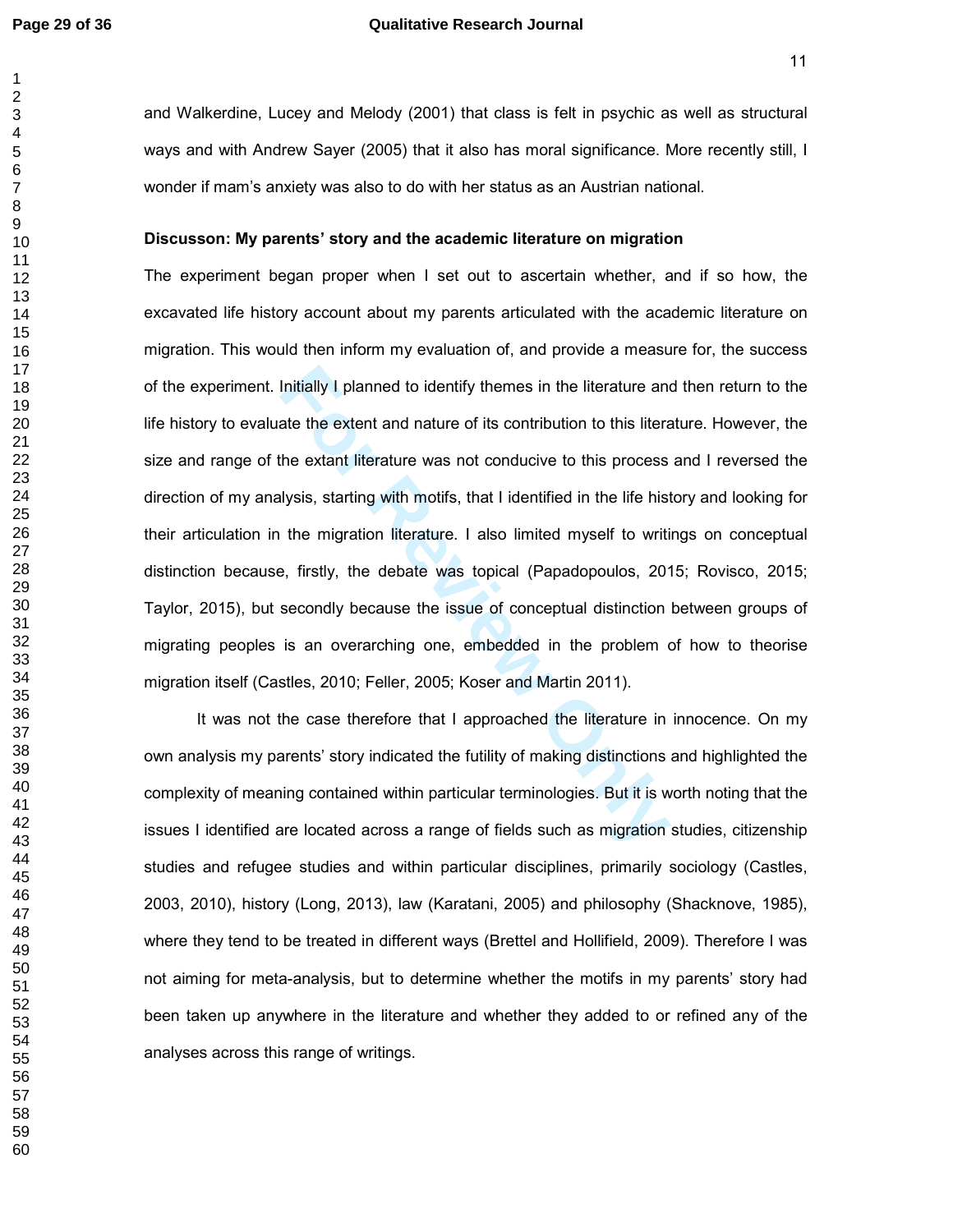#### **Qualitative Research Journal Page 30 of 36**

t the argument is generally applicable, that distinction<br>
e status of refugees in law. Hathaway's arguments ha<br>
(Cohen, 2007; DeWind, 2007; Bakewell, 2011). In te<br>
o comprehend how the law protected or exposed my<br>
my mothe The first motif I sought in the literature was whether there was a prevalent view on the possibility (and wisdom) of distinguishing between economic migrants and displaced persons or refugees. In general most arguments supported Long (2013) who states that the weight of empirical and historical evidence, among which I also include my parents' story, falls in favour of the erasure of distinctions between different types of migration. The second motif I looked for were reasons why it might be necessary to make distinctions. Hathaway (2007) for example argues in respect of the distinction between refugees and internally displaced peoples (IDPs), but the argument is generally applicable, that distinctions are necessary in order to protect the status of refugees in law. Hathaway's arguments have, however, been robustly countered (Cohen, 2007; DeWind, 2007; Bakewell, 2011). In terms of my parents' story it is difficult to comprehend how the law protected or exposed my father to a greater degree than it did my mother. They each in their own way used the law as a shelter and saw it as a threat. Because dad was naturalised he was probably afforded greater protection than mam. But he rarely left Huddersfield, let alone the UK, and he never returned to what was then Yugoslavia. His efforts to maintain his Serbian-ness were realised instead in his commitment to his church, his weekly meetings with his brothers and his friends, and in a myriad other cultural and social activities in which he tried, ultimately in vain, to involve us. His efforts set him on a collision course with mam, whose protection in the face of the law she vested in her children. But again this played out in nuanced ways. We had Austrian nationality as well as British, but she was genuinely anxious that nothing we said or did outside the domain of the family home should mark us out as 'different'.

The third motif I looked for was the notion of deservedness. The question I was asking of the story was whether mam, as an economic migrant, was less deserving of being in England than dad as a displaced person. On my reading, my parents' life history reflected not only the challenge of answering this question but also the difficulty of defining the criteria for evaluating deservedness. Although mam was an economic migrant, a category currently at the 'undeserving' end of the spectrum, Austrians were starving after the war and she had four people to support financially. The issue of repatriation renders the issue more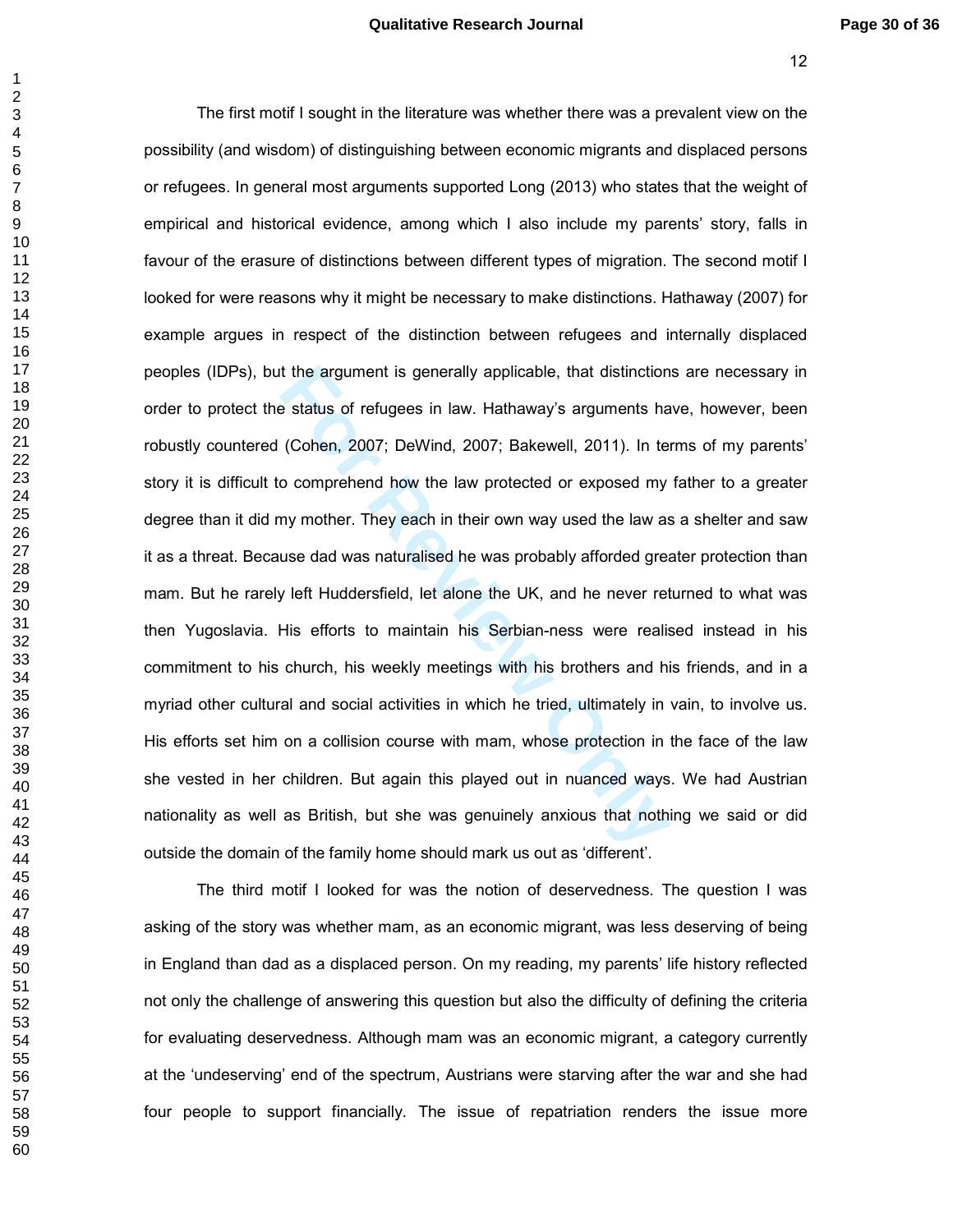# **Page 31 of 36 Qualitative Research Journal**

  straightforward for dad because a return 'home' would almost certainly have meant death, but it is important to understand that my father did not articulate his coming to England in these terms. For example, he told me once that the reason he did not go to the USA was simply that applications to the UK were being processed more quickly. Moreover, dad, even as a displaced person had a degree of choice and freedom from responsibility that was not salient in mam's case. As both my parents also worked equally as long and conscientiously in an industry that was short of labour it might be said that my parents' story, rather than providing a definitive answer to the question of deservedness, serves to highlight the fact that, at the very least, it is not a monolithic construction.

ist, it is not a monolithic construction.<br>
Servedness is also a theme in the migration literature<br>
servedness is also a theme in the migration literature<br>
its historical contingency, foregrounding the way in w<br>
time. Howev Defining deservedness is also a theme in the migration literature. Long (2013), for example, highlights its historical contingency, foregrounding the way in which its meaning is liable to shifts over time. However, she also maintains that the 'tangled history of refugee and migrant identities' has been neglected (2013, p. 4), and she alludes to the 'ahistoricism' of migration studies. By attending to how and why refugee as a distinct category was *constructed* (p.6, emphasis added), 'not least to avoid any assumption that it represents the "natural" or "obvious" conclusion of earlier debates' (p.6), she foregrounds 'the fluid and changing understandings of poverty, persecution and protection that international policymakers employed in developing regimes to govern both refugees and migrants during the inter-war period' (p.6). She contends that this led to the separation of refugee and migrant identities, despite the fact that research 'findings have shown persuasively that "refugee" and "migrant" flows are often interconnected with communities, families and even individuals shifting between these different policy categories'.

The notion of deservedness is to my mind entangled in ideas about agency, which was the fourth motif I looked for in the literature. In practice, the interplay of agency with structural factors often creates a theoretical 'impasse' in migration theory (Bakewell, 2010). My parents' stories, conversely, serve to *animate* theory based on the dynamics of structure and agency. For example, the nature of mam's migration was further complicated by the fact she was from Austria, an 'enemy' of the UK. This may have accounted to some extent for her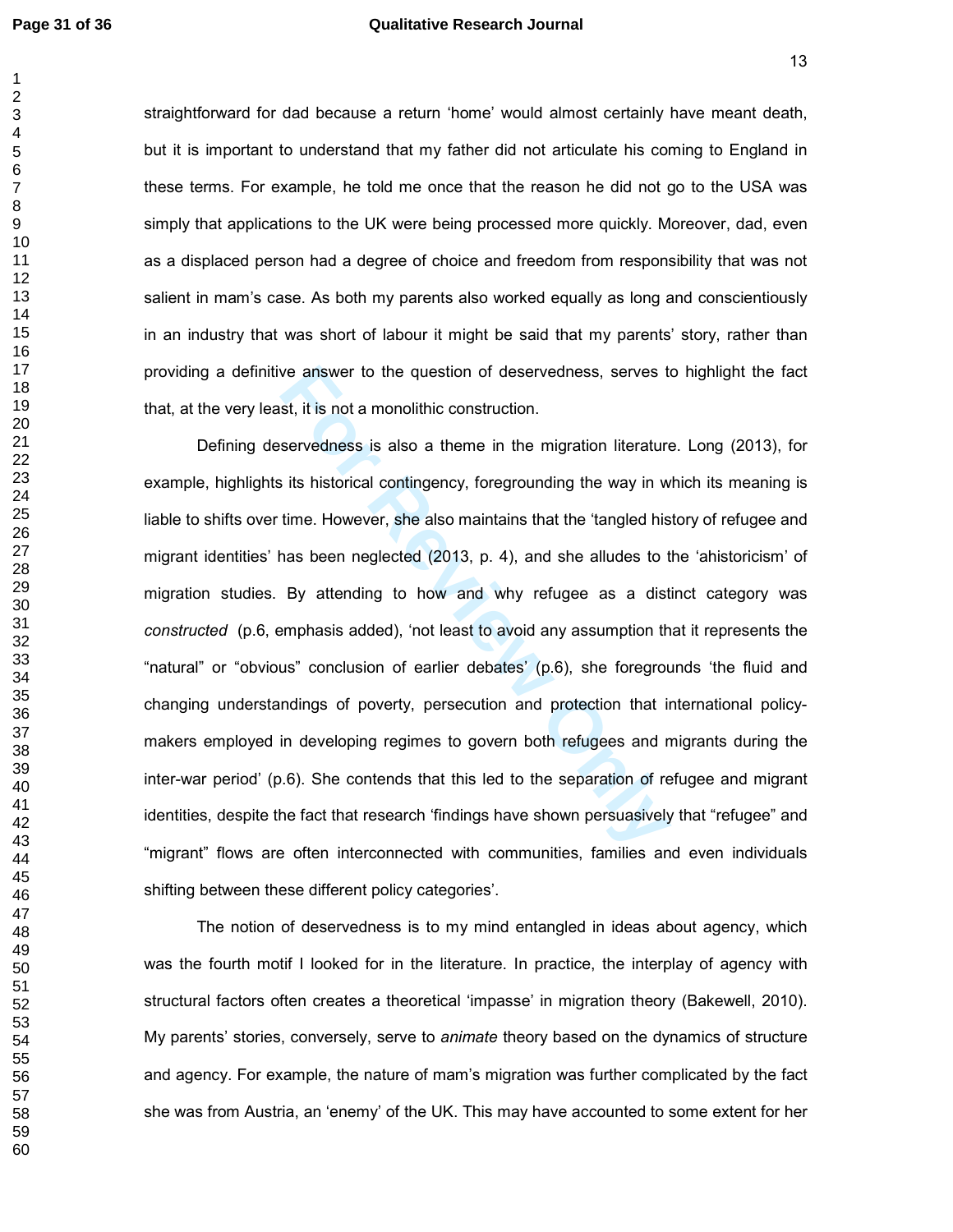reluctance to become involved in any activities outside the home that might draw attention to our connection to this fact, and why I did not reveal that I could sing Silent Night in German. Nevertheless it was the early 1970s before she could stop painting over the swastikas that would appear on our gate posts. However, she spoke good English and the UK was short of workers; workers, moreover, who could do 'women's work'. England was therefore an obvious choice for her. Her decision was also mediated through her embodied-ness, as the most able of the four other members of her Austrian family.

this life history resonated particularly with Bakewell's (<br>
ually unpack the terms refugee, migrant and IDP has le<br>
19 grips with what these terms actually mean. Hen<br>
1 different groups is unproductive (p. 14). He argues t I found that this life history resonated particularly with Bakewell's (2011) analysis that a failure to conceptually unpack the terms refugee, migrant and IDP has led to confusion and a failure to get to grips with what these terms actually mean. Hence any attempt to distinguish between different groups is unproductive (p. 14). He argues that these terms can be 'used in at least three different senses - as a process, condition or category' (p. 19). He goes on to state that 'While it may be correct to say that refugees are not migrants (seen as categories), this does not mean refugees cannot become migrants (as a condition) or that displacement cannot be usefully analysed as a form of migration (as a process)' (p.25). In short the distinctions to be made are not among categories but in the mechanisms of categorisation itself. Moreover, the relationships between each of these senses of the word are not static and indicate the historical dynamic between the changing meaning of the category 'refugee' and processes of migration for example (Elie, 2010).

#### **Conclusion**

The account presented here can give only a flavour of the lengthy process I undertook in testing my/parents' life history. Nevertheless it does support my conclusion that my/parents' story does more than articulate with the migration literature on conceptual distinction. It also animates, supplements and interrogates theories therein about the utility and futility of distinguishing between migrants and refugees. In this respect the experiment has been a success.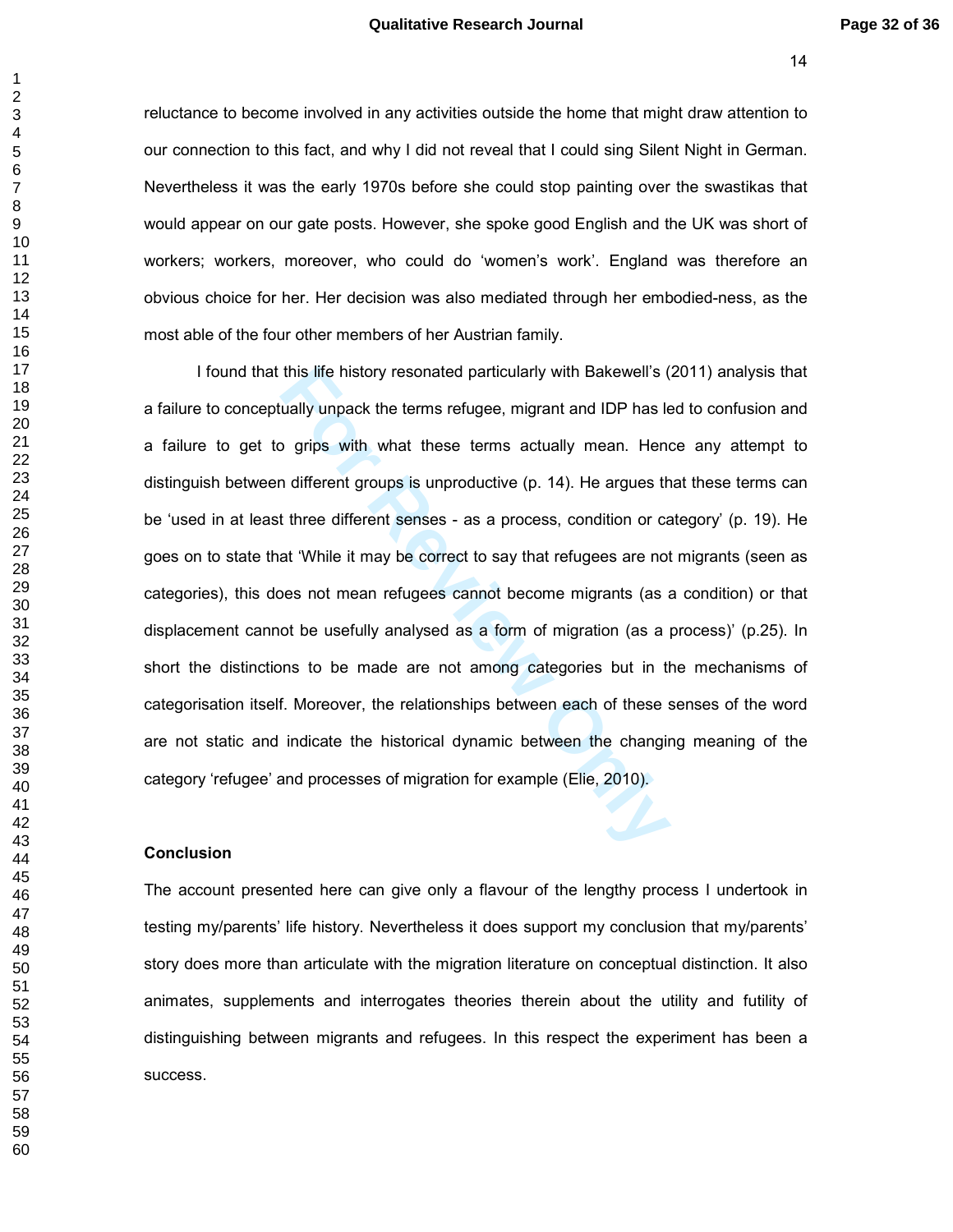unders. But what is at stake for life history if it becomention<br>
in this way? What, moreover, are the ethical ramifing to? How far are others who are implicated in life histories<br>
sidered if life histories are to be scruti However, this paper has not explicitly engaged with the ethics and politics of employing life history in ways for which it was not intended. What might this mean for life history research? How does the potential for secondary analysis of a life history written for another purpose change perceptions of its 'relevance' in a climate where the promotion of 'big data', 'value for money', quantifiable 'impact' and 'public engagement' rather than public service are to the fore? On the one hand life history research is time consuming and does not purport to generalisability. The possibility of multiple analyses might, perhaps make it more attractive to funders. But what is at stake for life history if it becomes entangled in the politics of research in this way? What, moreover, are the ethical ramifications? What are participants agreeing to? How far are others who are implicated in life histories, such as my siblings, to be considered if life histories are to be scrutinised in different arenas, each with their own values, philosophies, even paradigms? Although they have always been at the back of my mind, these are trenchant questions that I have not been able to engage with here. Therefore I end on a cautious note, with the recommendation to focus on these questions in the next stage of the experiment.

# **References**

- Bakewell, O. (2010), "Some reflections on structure and agency in migration theory", *Journal of Ethnic and Migration Studies,* Vol. 36, No. 10, pp. 1689-1708.
- Bakewell, O. (2011), "Conceptualising displacement and migration: processes, conditions and categories", in Koser, K. and Martin, S. (Eds.), *The Migration-Displacement Nexus: Patterns, Processes and Policies*, Berghahn Books, New York, NY, pp. 14-28.

Bennett, A. (2005) *Untold Stories,* Faber and Faber, London, UK.

- Bhavnani, K-K. (1993), "Tracing the contours: feminist research and feminist objectivity", *Women's Studies International Forum,* Vol. 16, No. 2, pp. 95-104.
- Brettel, C. and Hollifield, J., (Eds.), (2009), *Migration Theory: Talking Across Disciplines,*  Routledge, New York, NY.
- Castles, S. (2003), "Towards a sociology of forced migration and social transformation", *Sociology,* Vol. 37, No. 1, pp. 13-34.
- Castles, S. (2010), "Understanding global migration: a social transformation perspective", *Journal of Ethnic and Migration Studies*, Vol. 36, No. 10, pp. 1565-1586.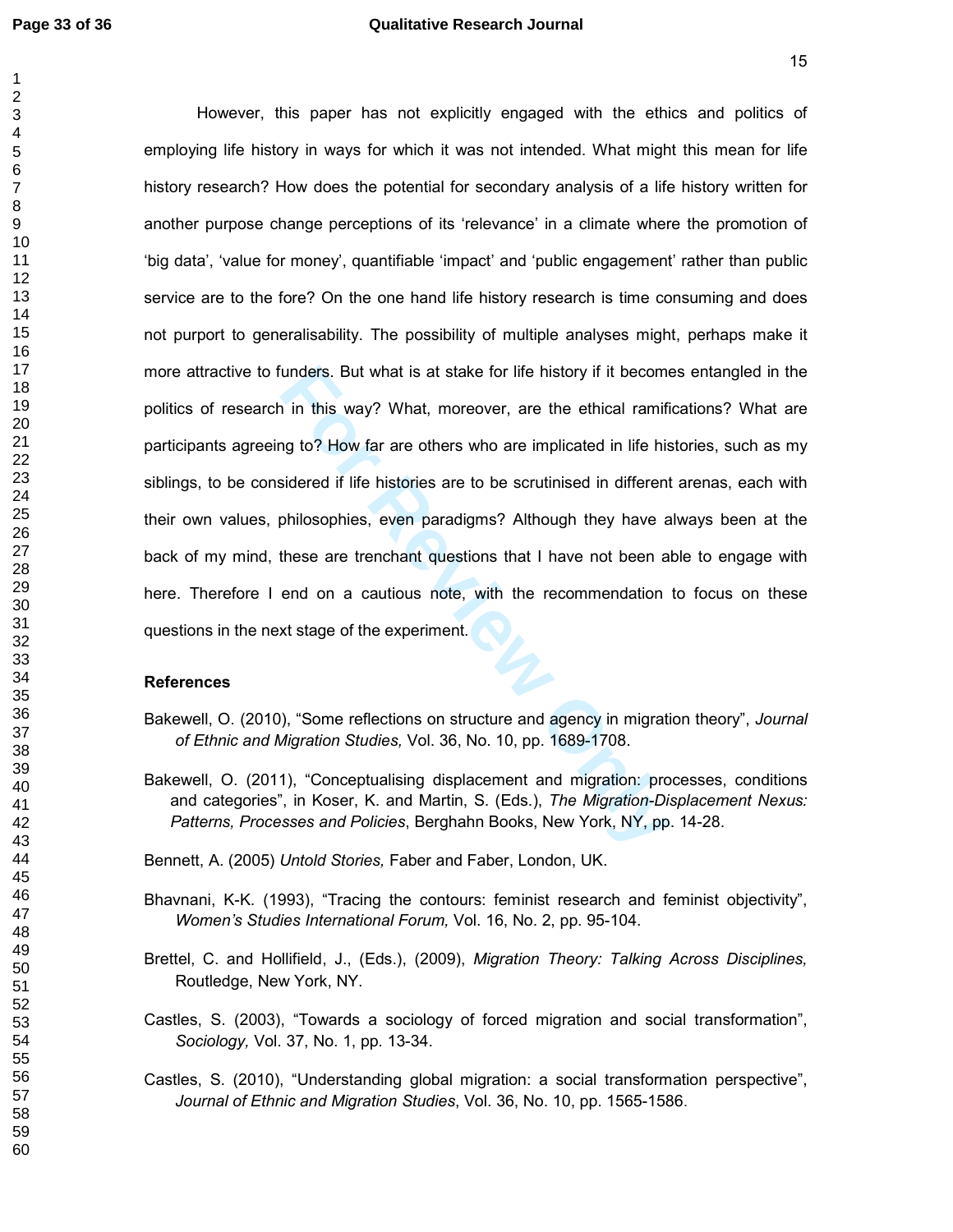- Cohen, R. (2007), "Response to Hathaway", *Journal of Refugee Studies*, Vol. 20, No. 3, pp. 270-376.
- DeWind, J. (2007), "Response to Hathaway", *Journal of Refugee Studies*, Vol. 20, No. 3, pp. 381-385.
- Elie, J. (2010), "Historical roots of cooperation between the UN High Commission for Refugees and the International Organization for Migration", *Global Governance,* Vol. 16, No. 3, pp. 345-360.
- Ellis, C. (2009), Revision: Autoethnographic reflections on life and work. Left Coast Press: Walnut Creek, CA.
- Feller, E. (2005), "Refugees are not migrants", *Refugee Survey Quarterly*, Vol. 24, No. 4, pp. 27-35.
- Goffman, E. (1990), *The Presentation of Self in Everyday Life.* Penguin Books, London, UK.
- Goodson, I. (2013), *Narrative Theory,* Routledge, Abingdon, Oxon, UK.
- Goodson, I. (2014), *Curriculum, Personal Narrative and the Social Future,* Routledge, London, UK.
- Goodson, I. and Sikes, P. (2001), *Life History Research in Educational Settings: Learning from Lives,* Open University Press, Buckingham, UK.
- Haraway, D. (1988), "Situated knowledges: the science question in feminism and the privilege of partial perspective", *Feminist Studies ,* Vol. 14, No. 3, pp.211-225.
- Karatani, R. (2005), "How history separated refugee and migrant regimes: In search of their institutional origins", *International Journal of Refugee Law,* Vol. 17, No. 3, pp. 517-541.
- Refugees are not migrants", *Retugee Survey Quarterly,*<br> *For Presentation of Self in Everyday Life.* Penguin Bc<br> *Narrative Theory, Routledge, Abingdon, Oxon, UK.*<br> **For Review Presental Marrative and the Social is and th** Koser, K. and Martin, S., (Eds.), (2011), *The Migration-Displacement Nexus: Patterns, Processes and Policies,* Berghahn Books, New York, NY.
- Kuhn, A. (2002), *Family Secrets: Acts of Memory and Imagination,* Verso, London, UK.
- Hathaway, J. (2007), "Forced migration studies: could we agree just to date?", *Journal of Refugee Studies,* Vol. 20, No. 3, pp. 349-369.
- hooks, b. (2000), *Feminist Theory from Margin to Centre*, (2<sup>nd</sup> ed.), Pluto Press, London, UK.
- Long, K. (2013), "When refugees stopped being migrants: movement, labour and humanitarian protection", *Migration Studies,* Vol. 1, No. 1, pp. 4-26.
- Malone, B. (2015), "Why Al Jazeera will not say Mediterranean 'migrants'", http://www.aljazeera.com/blogs/editors-blog/2015/08/al-jazeera-mediterranean-migrants-150820082226309.html (accessed 8 September 2015).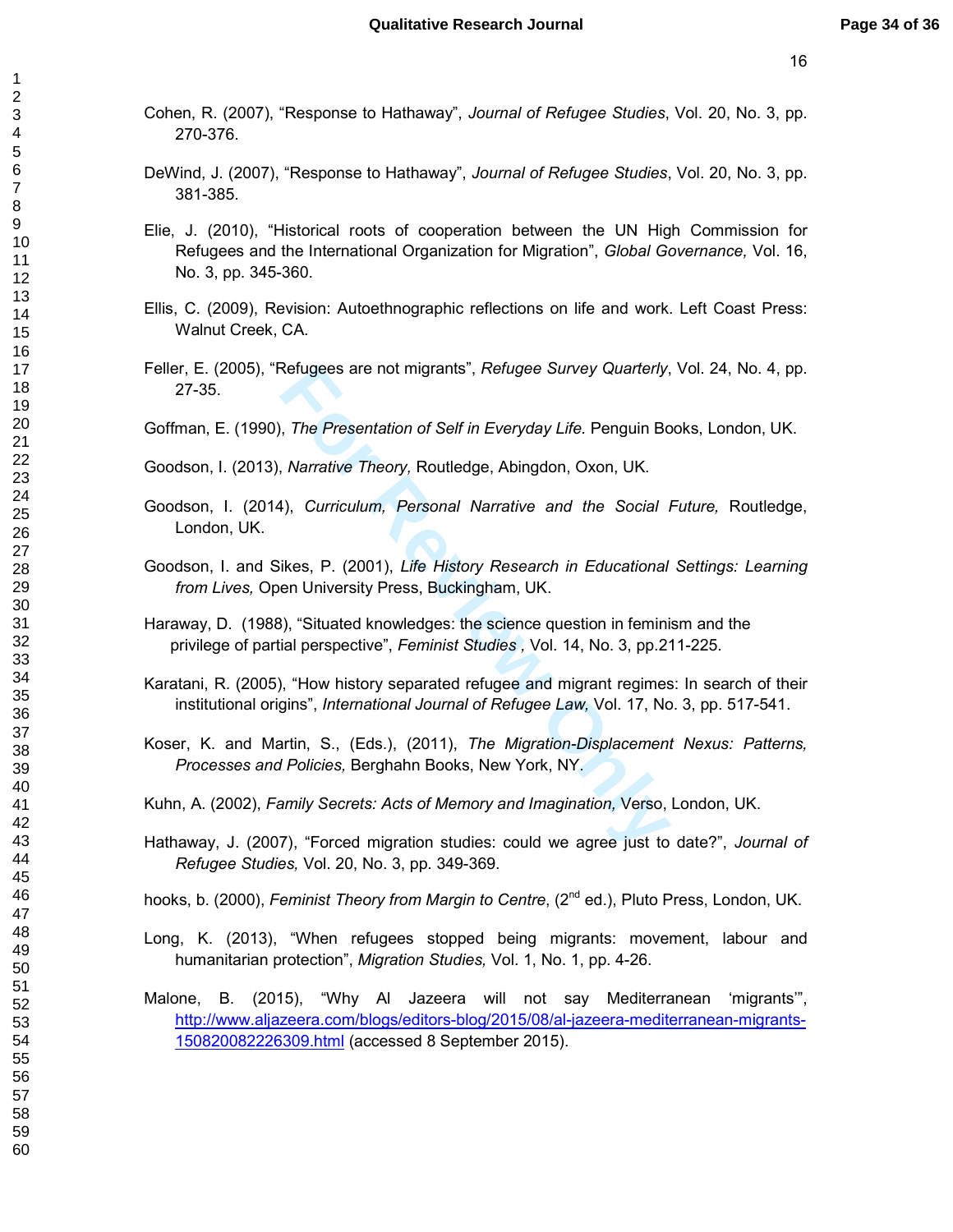$\mathbf{1}$ 

- Morley, J. and Taylor, C. (2012), "Us and them: how immigrants are constructed in British and Italian newspapers", in Bayley, P. and Williams, G. (Eds.), *European Identity: What the Media Say*, Oxford University Press, Oxford, UK.
- Nussbaum, M. (2001), *Upheavals of Thought: The Intelligence of Emotions,* Cambridge University Press, Cambridge, UK.
- Oakley A (1998) Gender, methodology and people's ways of knowing: Some problems with feminism and the paradigm debate in social science. *Sociology,* Vol. 32, No. 4, pp. 707– 731.
- Oakley A (2000a) *Experiments in Knowing: Gender and Method in the Social Sciences*. Cambridge: Polity Press.
- Oakley, A. (2000b), "Paradigm wars: Some thoughts on a personal and public trajectory", *International Journal of Social Research Methodology* Vol. 2, No. 3, pp. 247–254.
- Franculary wars: Some thoughts on a personal and purnal of Social Research Methodology Vol. 2, No. 3, pp. (2015), "Asylum by numbers: this is not a constation.com/asylum-by-numbers: this is not a constantine example 2015). Papadopouos, R. (2015), "Asylum by numbers: this is not a quantifiable crisis", https://theconversation.com/asylum-by-numbers-this-is-not-a-quantifiable-crisis-47188 (accessed 10 September 2015).
- Parker, Z. (1998), "PhD students and the auto/biogrpahies of their learning", in Erben, M. (Ed.), *Biography and Education: A Reader*, Falmer, London, UK, pp. 116-129.
- Reay, D. (2005), "Beyond consciousness: the psychic landscape of social class", *Sociology,*  Vol*.* 39, No. 5, pp. 911-928.
- Redwood, S. (2008), "Research less violent: or the ethics of performative social science", *Forum: Qualitative Social Research, Vol.* 9. http://www.qualitative-research. net/ index. php/fqs/article/view/407
- Rovisco, M. (2015), "Personal stories let us know what it means to be a refugee", https://theconversation.com/personal-stories-let-us-know-what-it-means-to-be-a-refugee-47046 (accessed 10 September 2015).
- Rubin, L. B. (1972/1992), *Worlds of Pain: Life in the Working Class Family.* Basic Books, New York, NY.
- Sayer, A. (2005), *The Moral Significance of Class,* Cambridge University Press, Cambridge, UK.
- Sayer , A. (2011), *Why Things Matter to People: Social Science, Values and Ethical Life,*  Cambridge University Press, Cambridge, UK.
- Seal, L. (2010), *Women, Murder and Femininity: Gender Representations of Women Who Kill,* Palgrave Macmillan, London, UK.

Shacknove, A. (1985), "Who is a refugee?", *Ethics,* Vol. 95, No. 2, pp. 274-294.